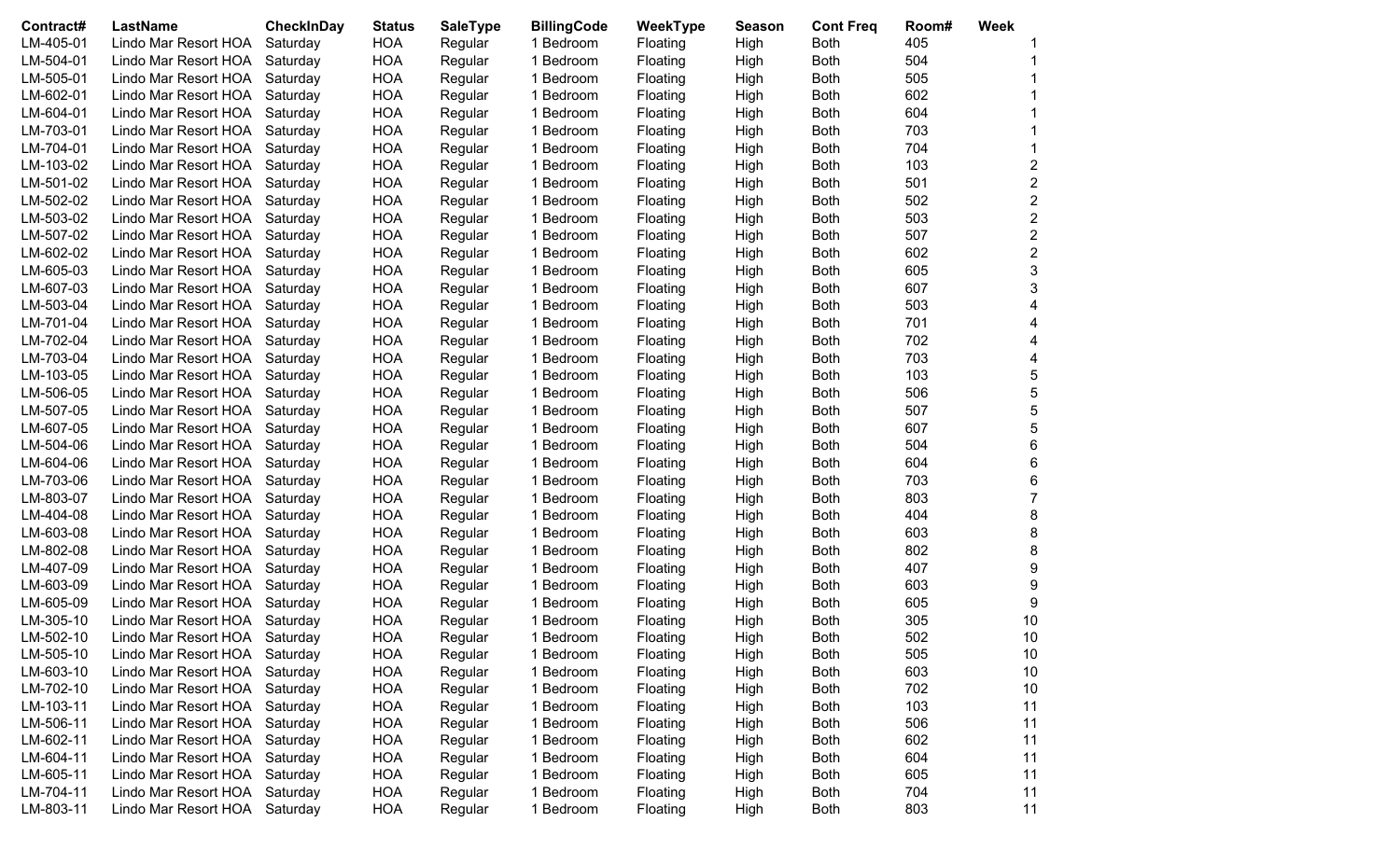| LM-703-12   | Lindo Mar Resort HOA | Saturday | <b>HOA</b> | Regular | 1 Bedroom | Floating | High | <b>Both</b> | 703 | 12 |
|-------------|----------------------|----------|------------|---------|-----------|----------|------|-------------|-----|----|
| LM-803-12   | Lindo Mar Resort HOA | Saturday | <b>HOA</b> | Regular | 1 Bedroom | Floating | High | <b>Both</b> | 803 | 12 |
| LM-804-12   | Lindo Mar Resort HOA | Saturday | <b>HOA</b> | Regular | 1 Bedroom | Floating | High | <b>Both</b> | 804 | 12 |
| LM-603-13   | Lindo Mar Resort HOA | Saturday | <b>HOA</b> | Regular | 1 Bedroom | Floating | High | <b>Both</b> | 603 | 13 |
| LM-606-13   | Lindo Mar Resort HOA | Saturday | <b>HOA</b> | Regular | 1 Bedroom | Floating | High | <b>Both</b> | 606 | 13 |
| LM-703-13   | Lindo Mar Resort HOA | Saturday | <b>HOA</b> | Regular | 1 Bedroom | Floating | High | <b>Both</b> | 703 | 13 |
| LM-506-14   | Lindo Mar Resort HOA | Saturday | <b>HOA</b> | Regular | 1 Bedroom | Floating | High | <b>Both</b> | 506 | 14 |
| LM-603-14   | Lindo Mar Resort HOA | Saturday | <b>HOA</b> | Regular | 1 Bedroom | Floating | High | <b>Both</b> | 603 | 14 |
| LM-703-14   | Lindo Mar Resort HOA | Saturday | <b>HOA</b> | Regular | 1 Bedroom | Floating | High | <b>Both</b> | 703 | 14 |
| LM-505-15   | Lindo Mar Resort HOA | Saturday | <b>HOA</b> | Regular | 1 Bedroom | Floating | High | <b>Both</b> | 505 | 15 |
| LM-507-15   | Lindo Mar Resort HOA | Saturday | <b>HOA</b> | Regular | 1 Bedroom | Floating | High | <b>Both</b> | 507 | 15 |
| LM-604-15   | Lindo Mar Resort HOA | Saturday | <b>HOA</b> | Regular | 1 Bedroom | Floating | High | <b>Both</b> | 604 | 15 |
| LM-704-16   | Lindo Mar Resort HOA | Saturday | <b>HOA</b> | Regular | 1 Bedroom | Floating | High | <b>Both</b> | 704 | 16 |
| LM-704-17   | Lindo Mar Resort HOA | Saturday | <b>HOA</b> | Regular | 1 Bedroom | Floating | High | <b>Both</b> | 704 | 17 |
| LM-804-17   | Lindo Mar Resort HOA | Saturday | <b>HOA</b> | Regular | 1 Bedroom | Floating | High | <b>Both</b> | 804 | 17 |
| LM-603-18   | Lindo Mar Resort HOA | Saturday | <b>HOA</b> | Regular | 1 Bedroom | Floating | High | <b>Both</b> | 603 | 18 |
| LM-502-19   | Lindo Mar Resort HOA | Saturday | <b>HOA</b> | Regular | 1 Bedroom | Floating | High | <b>Both</b> | 502 | 19 |
| LM-503-19   | Lindo Mar Resort HOA | Saturday | <b>HOA</b> | Regular | 1 Bedroom | Floating | High | <b>Both</b> | 503 | 19 |
| LM-505-19   | Lindo Mar Resort HOA | Saturday | <b>HOA</b> | Regular | 1 Bedroom | Floating | High | <b>Both</b> | 505 | 19 |
| LM-603-19   | Lindo Mar Resort HOA | Saturday | <b>HOA</b> | Regular | 1 Bedroom | Floating | High | <b>Both</b> | 603 | 19 |
| LM-805-19   | Lindo Mar Resort HOA | Saturday | <b>HOA</b> | Regular | 1 Bedroom | Floating | High | <b>Both</b> | 805 | 19 |
| LM-407-20   | Lindo Mar Resort HOA | Saturday | <b>HOA</b> | Regular | 1 Bedroom | Floating | High | <b>Both</b> | 407 | 20 |
| LM-603-20   | Lindo Mar Resort HOA | Saturday | <b>HOA</b> | Regular | 1 Bedroom | Floating | High | <b>Both</b> | 603 | 20 |
| LM-606-20   | Lindo Mar Resort HOA | Saturday | <b>HOA</b> | Regular | 1 Bedroom | Floating | High | <b>Both</b> | 606 | 20 |
| LM-701-20   | Lindo Mar Resort HOA | Saturday | <b>HOA</b> | Regular | 1 Bedroom | Floating | High | <b>Both</b> | 701 | 20 |
| LM-801-20   | Lindo Mar Resort HOA | Saturday | <b>HOA</b> | Regular | 1 Bedroom | Floating | High | <b>Both</b> | 801 | 20 |
| LM-803-20   | Lindo Mar Resort HOA | Saturday | <b>HOA</b> | Regular | 1 Bedroom | Floating | High | <b>Both</b> | 803 | 20 |
| LM-504-21   | Lindo Mar Resort HOA | Saturday | <b>HOA</b> | Regular | 1 Bedroom | Floating | High | <b>Both</b> | 504 | 21 |
| LM-606-21   | Lindo Mar Resort HOA | Saturday | <b>HOA</b> | Regular | 1 Bedroom | Floating | High | <b>Both</b> | 606 | 21 |
| LM-704-21   | Lindo Mar Resort HOA | Saturday | <b>HOA</b> | Regular | 1 Bedroom | Floating | High | <b>Both</b> | 704 | 21 |
| LM-802-21   | Lindo Mar Resort HOA | Saturday | <b>HOA</b> | Regular | 1 Bedroom | Floating | High | <b>Both</b> | 802 | 21 |
| LM-305-22-E | Lindo Mar Resort HOA | Saturday | <b>HOA</b> | Regular | 1 Bedroom | Floating | Low  | Even        | 305 | 22 |
| LM-406-22   | Lindo Mar Resort HOA | Saturday | <b>HOA</b> | Regular | 1 Bedroom | Floating | Low  | <b>Both</b> | 406 | 22 |
| LM-501-22   | Lindo Mar Resort HOA | Saturday | <b>HOA</b> | Regular | 1 Bedroom | Floating | Low  | <b>Both</b> | 501 | 22 |
| LM-502-22   | Lindo Mar Resort HOA | Saturday | <b>HOA</b> | Regular | 1 Bedroom | Floating | Low  | <b>Both</b> | 502 | 22 |
| LM-504-22   | Lindo Mar Resort HOA | Saturday | <b>HOA</b> | Regular | 1 Bedroom | Floating | Low  | <b>Both</b> | 504 | 22 |
| LM-505-22   | Lindo Mar Resort HOA | Saturday | <b>HOA</b> | Regular | 1 Bedroom | Floating | Low  | <b>Both</b> | 505 | 22 |
| LM-506-22   | Lindo Mar Resort HOA | Saturday | <b>HOA</b> | Regular | 1 Bedroom | Floating | Low  | <b>Both</b> | 506 | 22 |
| LM-601-22   | Lindo Mar Resort HOA | Saturday | <b>HOA</b> | Regular | 1 Bedroom | Floating | Low  | <b>Both</b> | 601 | 22 |
| LM-602-22   | Lindo Mar Resort HOA | Saturday | <b>HOA</b> | Regular | 1 Bedroom | Floating | Low  | <b>Both</b> | 602 | 22 |
| LM-603-22   | Lindo Mar Resort HOA | Saturday | <b>HOA</b> | Regular | 1 Bedroom | Floating | Low  | <b>Both</b> | 603 | 22 |
| LM-702-22   | Lindo Mar Resort HOA | Saturday | <b>HOA</b> | Regular | 1 Bedroom | Floating | Low  | <b>Both</b> | 702 | 22 |
| LM-703-22   | Lindo Mar Resort HOA | Saturday | <b>HOA</b> | Regular | 1 Bedroom | Floating | Low  | <b>Both</b> | 703 | 22 |
| LM-801-22   | Lindo Mar Resort HOA | Saturday | <b>HOA</b> | Regular | 1 Bedroom | Floating | Low  | <b>Both</b> | 801 | 22 |
| LM-802-22   | Lindo Mar Resort HOA | Saturday | <b>HOA</b> | Regular | 1 Bedroom | Floating | Low  | <b>Both</b> | 802 | 22 |
| LM-804-22   | Lindo Mar Resort HOA | Saturday | <b>HOA</b> | Regular | 1 Bedroom | Floating | Low  | <b>Both</b> | 804 | 22 |
| LM-805-22   | Lindo Mar Resort HOA | Saturday | <b>HOA</b> | Regular | 1 Bedroom | Floating | Low  | <b>Both</b> | 805 | 22 |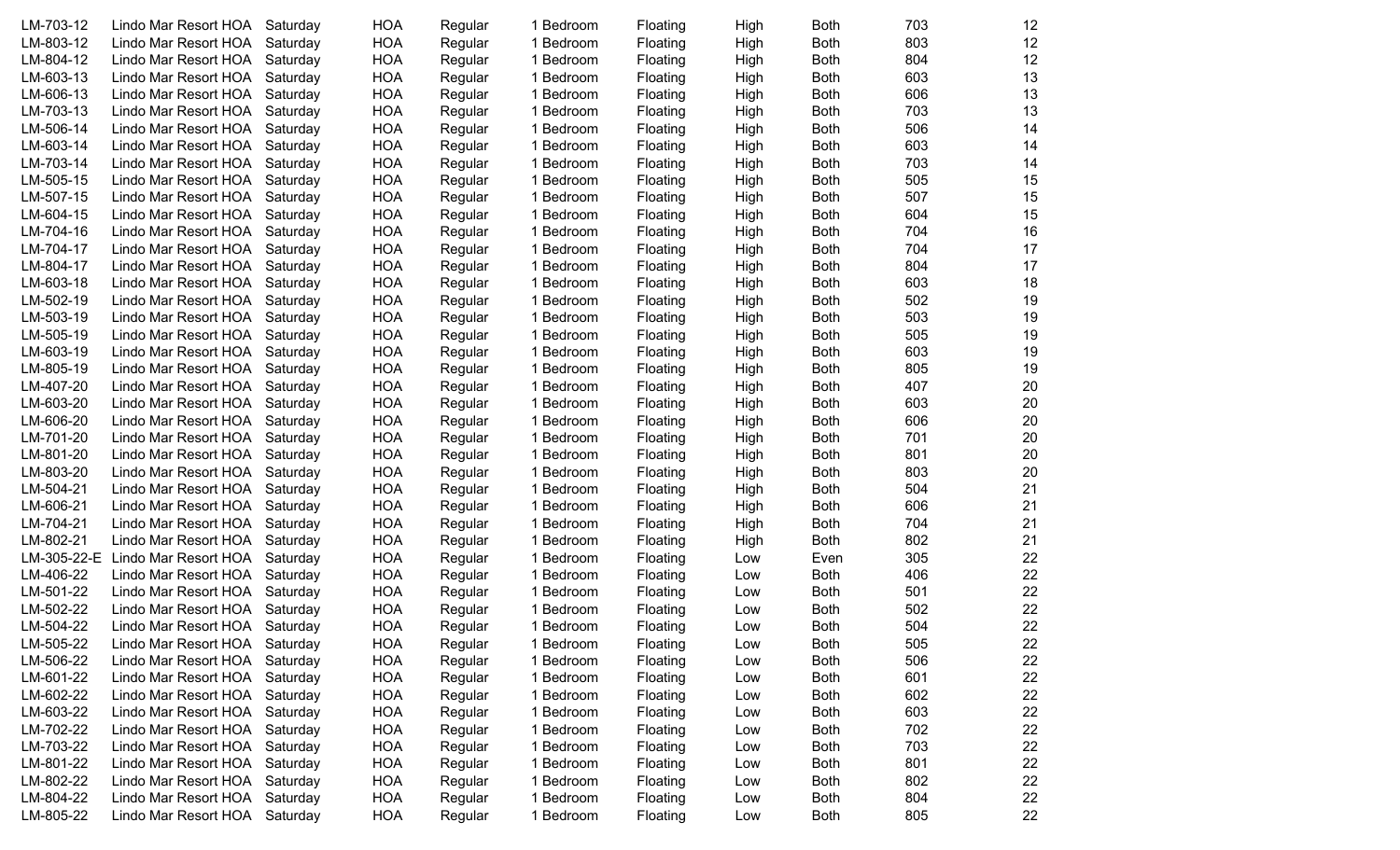| LM-404-23              | Lindo Mar Resort HOA                         | Saturday             | <b>HOA</b>               | Regular            | 1 Bedroom              | Floating             | Low        | <b>Both</b>                | 404        | 23       |
|------------------------|----------------------------------------------|----------------------|--------------------------|--------------------|------------------------|----------------------|------------|----------------------------|------------|----------|
| LM-406-23              | Lindo Mar Resort HOA                         | Saturday             | <b>HOA</b>               | Regular            | 1 Bedroom              | Floating             | Low        | <b>Both</b>                | 406        | 23       |
| LM-501-23              | Lindo Mar Resort HOA                         | Saturday             | <b>HOA</b>               | Regular            | 1 Bedroom              | Floating             | Low        | <b>Both</b>                | 501        | 23       |
| LM-502-23              | Lindo Mar Resort HOA                         | Saturday             | <b>HOA</b>               | Regular            | 1 Bedroom              | Floating             | Low        | <b>Both</b>                | 502        | 23       |
| LM-503-23              | Lindo Mar Resort HOA                         | Saturday             | <b>HOA</b>               | Regular            | 1 Bedroom              | Floating             | Low        | <b>Both</b>                | 503        | 23       |
| LM-504-23              | Lindo Mar Resort HOA                         | Saturday             | <b>HOA</b>               | Regular            | 1 Bedroom              | Floating             | Low        | <b>Both</b>                | 504        | 23       |
| LM-505-23              | Lindo Mar Resort HOA                         | Saturday             | <b>HOA</b>               | Regular            | 1 Bedroom              | Floating             | Low        | <b>Both</b>                | 505        | 23       |
| LM-506-23              | Lindo Mar Resort HOA                         | Saturday             | <b>HOA</b>               | Regular            | 1 Bedroom              | Floating             | Low        | <b>Both</b>                | 506        | 23       |
| LM-507-23              | Lindo Mar Resort HOA                         | Saturday             | <b>HOA</b>               | Regular            | 1 Bedroom              | Floating             | Low        | <b>Both</b>                | 507        | 23       |
| LM-602-23              | Lindo Mar Resort HOA                         | Saturday             | <b>HOA</b>               | Regular            | 1 Bedroom              | Floating             | Low        | <b>Both</b>                | 602        | 23       |
| LM-603-23              | Lindo Mar Resort HOA                         | Saturday             | <b>HOA</b>               | Regular            | 1 Bedroom              | Floating             | Low        | <b>Both</b>                | 603        | 23       |
| LM-604-23              | Lindo Mar Resort HOA                         | Saturday             | <b>HOA</b>               | Regular            | 1 Bedroom              | Floating             | Low        | <b>Both</b>                | 604        | 23       |
| LM-605-23              | Lindo Mar Resort HOA                         | Saturday             | <b>HOA</b>               | Regular            | 1 Bedroom              | Floating             | Low        | <b>Both</b>                | 605        | 23       |
| LM-701-23              | Lindo Mar Resort HOA                         | Saturday             | <b>HOA</b>               | Regular            | 1 Bedroom              | Floating             | Low        | <b>Both</b>                | 701        | 23       |
| LM-704-23              | Lindo Mar Resort HOA                         | Saturday             | <b>HOA</b>               | Regular            | 1 Bedroom              | Floating             | Low        | <b>Both</b>                | 704        | 23       |
| LM-801-23              | Lindo Mar Resort HOA                         | Saturday             | <b>HOA</b>               | Regular            | 1 Bedroom              | Floating             | Low        | <b>Both</b>                | 801        | 23       |
| LM-802-23              | Lindo Mar Resort HOA                         | Saturday             | <b>HOA</b>               | Regular            | 1 Bedroom              | Floating             | Low        | <b>Both</b>                | 802        | 23       |
| LM-804-23              | Lindo Mar Resort HOA                         | Saturday             | <b>HOA</b>               | Regular            | 1 Bedroom              | Floating             | Low        | <b>Both</b>                | 804        | 23       |
| LM-805-23              | Lindo Mar Resort HOA                         | Saturday             | <b>HOA</b>               | Regular            | 1 Bedroom              | Floating             | Low        | <b>Both</b>                | 805        | 23       |
| LM-404-24              | Lindo Mar Resort HOA                         | Saturday             | <b>HOA</b>               | Regular            | 1 Bedroom              | Floating             | Low        | <b>Both</b>                | 404        | 24       |
| LM-407-24              | Lindo Mar Resort HOA                         | Saturday             | <b>HOA</b>               | Regular            | 1 Bedroom              | Floating             | Low        | <b>Both</b>                | 407        | 24       |
| LM-501-24              | Lindo Mar Resort HOA                         | Saturday             | <b>HOA</b>               | Regular            | 1 Bedroom              | Floating             | Low        | <b>Both</b>                | 501        | 24       |
| LM-502-24              | Lindo Mar Resort HOA                         | Saturday             | <b>HOA</b>               | Regular            | 1 Bedroom              | Floating             | Low        | <b>Both</b>                | 502        | 24       |
| LM-504-24              | Lindo Mar Resort HOA                         | Saturday             | <b>HOA</b>               | Regular            | 1 Bedroom              | Floating             | Low        | <b>Both</b>                | 504        | 24       |
| LM-505-24              | Lindo Mar Resort HOA                         | Saturday             | <b>HOA</b>               | Regular            | 1 Bedroom              | Floating             | Low        | <b>Both</b>                | 505        | 24       |
| LM-506-24              | Lindo Mar Resort HOA                         | Saturday             | <b>HOA</b>               | Regular            | 1 Bedroom              | Floating             | Low        | <b>Both</b>                | 506        | 24       |
| LM-507-24              | Lindo Mar Resort HOA                         | Saturday             | <b>HOA</b>               | Regular            | 1 Bedroom              | Floating             | Low        | <b>Both</b>                | 507        | 24       |
| LM-601-24              | Lindo Mar Resort HOA                         | Saturday             | <b>HOA</b>               | Regular            | 1 Bedroom              | Floating             | Low        | <b>Both</b>                | 601        | 24       |
| LM-603-24              | Lindo Mar Resort HOA                         | Saturday             | <b>HOA</b>               | Regular            | 1 Bedroom              | Floating             | Low        | <b>Both</b>                | 603        | 24       |
| LM-604-24              | Lindo Mar Resort HOA                         | Saturday             | <b>HOA</b>               | Regular            | 1 Bedroom              | Floating             | Low        | <b>Both</b>                | 604        | 24       |
| LM-606-24              | Lindo Mar Resort HOA                         | Saturday             | <b>HOA</b>               | Regular            | 1 Bedroom              | Floating             | Low        | <b>Both</b>                | 606        | 24       |
| LM-607-24              | Lindo Mar Resort HOA                         | Saturday             | <b>HOA</b>               | Regular            | 1 Bedroom              | Floating             | Low        | <b>Both</b>                | 607        | 24       |
| LM-702-24              | Lindo Mar Resort HOA                         | Saturday             | <b>HOA</b>               | Regular            | 1 Bedroom              | Floating             | Low        | <b>Both</b>                | 702        | 24       |
| LM-704-24              | Lindo Mar Resort HOA                         | Saturday             | <b>HOA</b>               | Regular            | 1 Bedroom              | Floating             | Low        | <b>Both</b>                | 704        | 24       |
| LM-801-24              | Lindo Mar Resort HOA                         | Saturday             | <b>HOA</b>               | Regular            | 1 Bedroom              | Floating             | Low        | <b>Both</b>                | 801        | 24       |
| LM-802-24              | Lindo Mar Resort HOA                         | Saturday             | <b>HOA</b>               | Regular            | 1 Bedroom              | Floating             | Low        | <b>Both</b>                | 802        | 24       |
| LM-804-24              | Lindo Mar Resort HOA                         | Saturday             | <b>HOA</b>               | Regular            | 1 Bedroom              | Floating             | Low        | <b>Both</b>                | 804        | 24       |
| LM-805-24              | Lindo Mar Resort HOA                         | Saturday             | <b>HOA</b>               | Regular            | 1 Bedroom              | Floating             | Low        | <b>Both</b>                | 805        | 24       |
| LM-205-25-E            | Lindo Mar Resort HOA                         | Saturday             | <b>HOA</b>               | Regular            | 1 Bedroom              | Floating             | Low        | Even                       | 205        | 25       |
| LM-305-25              | Lindo Mar Resort HOA                         | Saturday             | <b>HOA</b>               | Regular            | 1 Bedroom<br>1 Bedroom | Floating             | Low        | <b>Both</b>                | 305        | 25       |
| LM-406-25<br>LM-407-25 | Lindo Mar Resort HOA<br>Lindo Mar Resort HOA | Saturday             | <b>HOA</b>               | Regular            |                        | Floating             | Low        | <b>Both</b>                | 406<br>407 | 25<br>25 |
| LM-501-25              | Lindo Mar Resort HOA                         | Saturday<br>Saturday | <b>HOA</b><br><b>HOA</b> | Regular            | 1 Bedroom<br>1 Bedroom | Floating<br>Floating | Low        | <b>Both</b><br><b>Both</b> | 501        | 25       |
| LM-502-25              | Lindo Mar Resort HOA                         | Saturday             | <b>HOA</b>               | Regular<br>Regular | 1 Bedroom              | Floating             | Low<br>Low | <b>Both</b>                | 502        | 25       |
| LM-503-25              | Lindo Mar Resort HOA                         | Saturday             | <b>HOA</b>               | Regular            | 1 Bedroom              | Floating             | Low        | <b>Both</b>                | 503        | 25       |
| LM-504-25              | Lindo Mar Resort HOA                         | Saturday             | <b>HOA</b>               | Regular            | 1 Bedroom              | Floating             | Low        | <b>Both</b>                | 504        | 25       |
| LM-505-25              | Lindo Mar Resort HOA                         | Saturday             | <b>HOA</b>               | Regular            | 1 Bedroom              | Floating             | Low        | <b>Both</b>                | 505        | 25       |
|                        |                                              |                      |                          |                    |                        |                      |            |                            |            |          |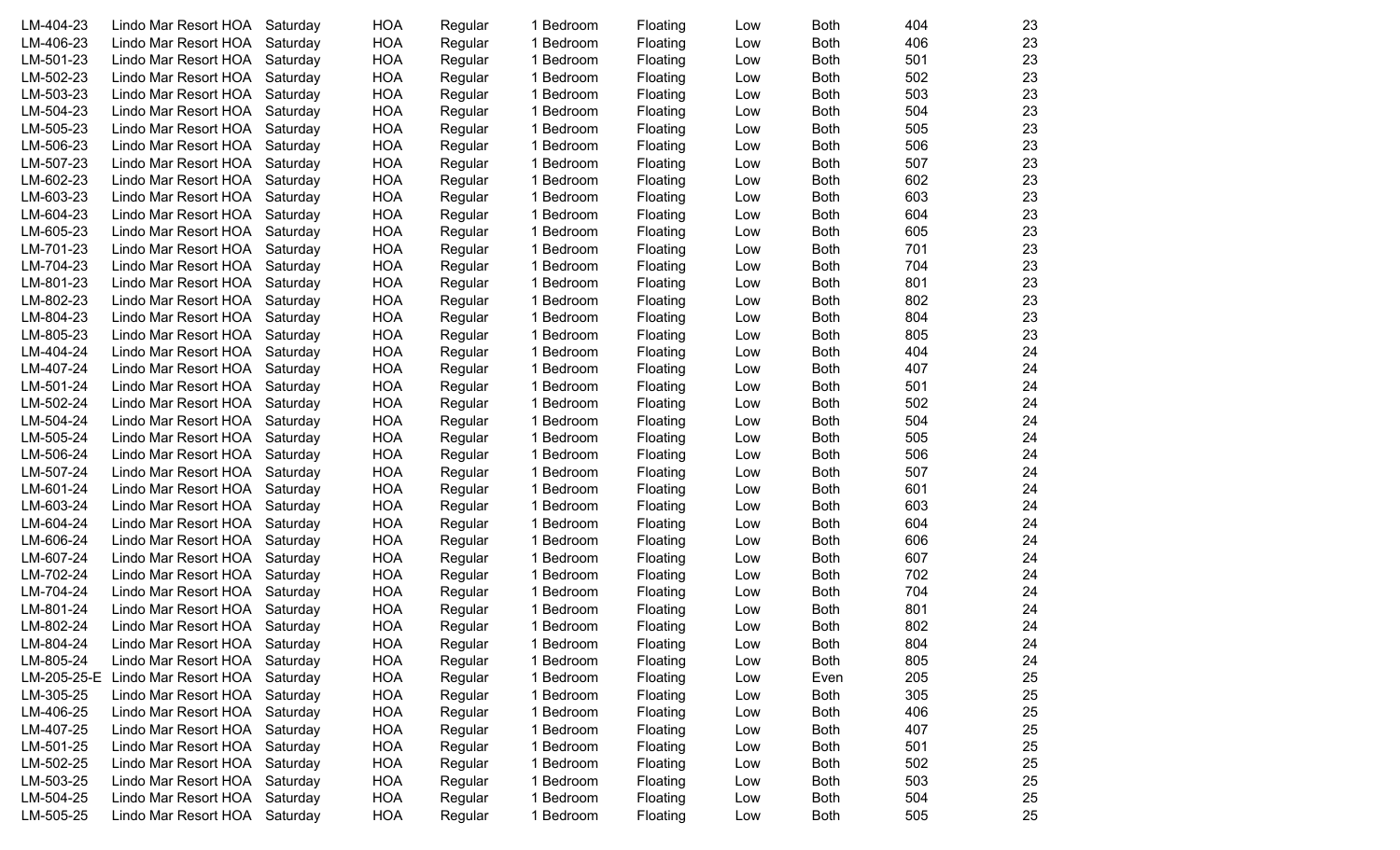| LM-506-25 | Lindo Mar Resort HOA | Saturday | HOA        | Regular | 1 Bedroom | Floating | Low  | <b>Both</b> | 506 | 25 |
|-----------|----------------------|----------|------------|---------|-----------|----------|------|-------------|-----|----|
| LM-507-25 | Lindo Mar Resort HOA | Saturday | <b>HOA</b> | Regular | 1 Bedroom | Floating | Low  | <b>Both</b> | 507 | 25 |
| LM-602-25 | Lindo Mar Resort HOA | Saturday | <b>HOA</b> | Regular | 1 Bedroom | Floating | Low  | <b>Both</b> | 602 | 25 |
| LM-604-25 | Lindo Mar Resort HOA | Saturday | <b>HOA</b> | Regular | 1 Bedroom | Floating | Low  | <b>Both</b> | 604 | 25 |
| LM-605-25 | Lindo Mar Resort HOA | Saturday | <b>HOA</b> | Regular | 1 Bedroom | Floating | Low  | <b>Both</b> | 605 | 25 |
| LM-606-25 | Lindo Mar Resort HOA | Saturday | <b>HOA</b> | Regular | 1 Bedroom | Floating | Low  | <b>Both</b> | 606 | 25 |
| LM-607-25 | Lindo Mar Resort HOA | Saturday | <b>HOA</b> | Regular | 1 Bedroom | Floating | Low  | <b>Both</b> | 607 | 25 |
| LM-701-25 | Lindo Mar Resort HOA | Saturday | <b>HOA</b> | Regular | 1 Bedroom | Floating | Low  | <b>Both</b> | 701 | 25 |
| LM-704-25 | Lindo Mar Resort HOA | Saturday | <b>HOA</b> | Regular | 1 Bedroom | Floating | Low  | <b>Both</b> | 704 | 25 |
| LM-801-25 | Lindo Mar Resort HOA | Saturday | <b>HOA</b> | Regular | 1 Bedroom | Floating | Low  | <b>Both</b> | 801 | 25 |
| LM-802-25 | Lindo Mar Resort HOA | Saturday | <b>HOA</b> | Regular | 1 Bedroom | Floating | Low  | <b>Both</b> | 802 | 25 |
| LM-803-25 | Lindo Mar Resort HOA | Saturday | <b>HOA</b> | Regular | 1 Bedroom | Floating | Low  | <b>Both</b> | 803 | 25 |
| LM-804-25 | Lindo Mar Resort HOA | Saturday | <b>HOA</b> | Regular | 1 Bedroom | Floating | Low  | <b>Both</b> | 804 | 25 |
| LM-805-25 | Lindo Mar Resort HOA | Saturday | <b>HOA</b> | Regular | 1 Bedroom | Floating | Low  | <b>Both</b> | 805 | 25 |
| LM-601-26 | Lindo Mar Resort HOA | Saturday | <b>HOA</b> | Regular | 1 Bedroom | Floating | High | <b>Both</b> | 601 | 26 |
| LM-802-26 | Lindo Mar Resort HOA | Saturday | <b>HOA</b> | Regular | 1 Bedroom | Floating | High | <b>Both</b> | 802 | 26 |
| LM-804-26 | Lindo Mar Resort HOA | Saturday | <b>HOA</b> | Regular | 1 Bedroom | Floating | High | <b>Both</b> | 804 | 26 |
| LM-805-26 | Lindo Mar Resort HOA | Saturday | <b>HOA</b> | Regular | 1 Bedroom | Floating | High | <b>Both</b> | 805 | 26 |
| LM-501-27 | Lindo Mar Resort HOA | Saturday | <b>HOA</b> | Regular | 1 Bedroom | Floating | High | <b>Both</b> | 501 | 27 |
| LM-602-27 | Lindo Mar Resort HOA | Saturday | <b>HOA</b> | Regular | 1 Bedroom | Floating | High | <b>Both</b> | 602 | 27 |
| LM-605-27 | Lindo Mar Resort HOA | Saturday | <b>HOA</b> | Regular | 1 Bedroom | Floating | High | <b>Both</b> | 605 | 27 |
| LM-606-27 | Lindo Mar Resort HOA | Saturday | <b>HOA</b> | Regular | 1 Bedroom | Floating | High | <b>Both</b> | 606 | 27 |
| LM-704-27 | Lindo Mar Resort HOA | Saturday | <b>HOA</b> | Regular | 1 Bedroom | Floating | High | <b>Both</b> | 704 | 27 |
| LM-804-27 | Lindo Mar Resort HOA | Saturday | <b>HOA</b> | Regular | 1 Bedroom | Floating | High | <b>Both</b> | 804 | 27 |
| LM-601-28 | Lindo Mar Resort HOA | Saturday | <b>HOA</b> | Regular | 1 Bedroom | Floating | High | <b>Both</b> | 601 | 28 |
| LM-604-28 | Lindo Mar Resort HOA | Saturday | <b>HOA</b> | Regular | 1 Bedroom | Floating | High | <b>Both</b> | 604 | 28 |
| LM-701-28 | Lindo Mar Resort HOA | Saturday | <b>HOA</b> | Regular | 1 Bedroom | Floating | High | <b>Both</b> | 701 | 28 |
| LM-704-28 | Lindo Mar Resort HOA | Saturday | <b>HOA</b> | Regular | 1 Bedroom | Floating | High | <b>Both</b> | 704 | 28 |
| LM-805-28 | Lindo Mar Resort HOA | Saturday | <b>HOA</b> | Regular | 1 Bedroom | Floating | High | <b>Both</b> | 805 | 28 |
| LM-103-29 | Lindo Mar Resort HOA | Saturday | <b>HOA</b> | Regular | 1 Bedroom | Floating | High | <b>Both</b> | 103 | 29 |
| LM-501-29 | Lindo Mar Resort HOA | Saturday | <b>HOA</b> | Regular | 1 Bedroom | Floating | High | <b>Both</b> | 501 | 29 |
| LM-604-29 | Lindo Mar Resort HOA | Saturday | <b>HOA</b> | Regular | 1 Bedroom | Floating | High | <b>Both</b> | 604 | 29 |
| LM-607-29 | Lindo Mar Resort HOA | Saturday | <b>HOA</b> | Regular | 1 Bedroom | Floating | High | <b>Both</b> | 607 | 29 |
| LM-703-29 | Lindo Mar Resort HOA | Saturday | <b>HOA</b> | Regular | 1 Bedroom | Floating | High | Both        | 703 | 29 |
| LM-805-29 | Lindo Mar Resort HOA | Saturday | <b>HOA</b> | Regular | 1 Bedroom | Floating | High | <b>Both</b> | 805 | 29 |
| LM-405-30 | Lindo Mar Resort HOA | Saturday | <b>HOA</b> | Regular | 1 Bedroom | Floating | High | <b>Both</b> | 405 | 30 |
| LM-601-30 | Lindo Mar Resort HOA | Saturday | <b>HOA</b> | Regular | 1 Bedroom | Floating | High | <b>Both</b> | 601 | 30 |
| LM-606-30 | Lindo Mar Resort HOA | Saturday | <b>HOA</b> | Regular | 1 Bedroom | Floating | High | <b>Both</b> | 606 | 30 |
| LM-607-30 | Lindo Mar Resort HOA | Saturday | <b>HOA</b> | Regular | 1 Bedroom | Floating | High | <b>Both</b> | 607 | 30 |
| LM-701-30 | Lindo Mar Resort HOA | Saturday | <b>HOA</b> | Regular | 1 Bedroom | Floating | High | <b>Both</b> | 701 | 30 |
| LM-702-30 | Lindo Mar Resort HOA | Saturday | <b>HOA</b> | Regular | 1 Bedroom | Floating | High | <b>Both</b> | 702 | 30 |
| LM-704-30 | Lindo Mar Resort HOA | Saturday | <b>HOA</b> | Regular | 1 Bedroom | Floating | High | <b>Both</b> | 704 | 30 |
| LM-802-30 | Lindo Mar Resort HOA | Saturday | <b>HOA</b> | Regular | 1 Bedroom | Floating | High | <b>Both</b> | 802 | 30 |
| LM-805-30 | Lindo Mar Resort HOA | Saturday | <b>HOA</b> | Regular | 1 Bedroom | Floating | High | <b>Both</b> | 805 | 30 |
| LM-505-31 | Lindo Mar Resort HOA | Saturday | <b>HOA</b> | Regular | 1 Bedroom | Floating | High | <b>Both</b> | 505 | 31 |
| LM-506-31 | Lindo Mar Resort HOA | Saturday | <b>HOA</b> | Regular | 1 Bedroom | Floating | High | <b>Both</b> | 506 | 31 |
| LM-602-31 | Lindo Mar Resort HOA | Saturday | <b>HOA</b> | Regular | 1 Bedroom | Floating | High | <b>Both</b> | 602 | 31 |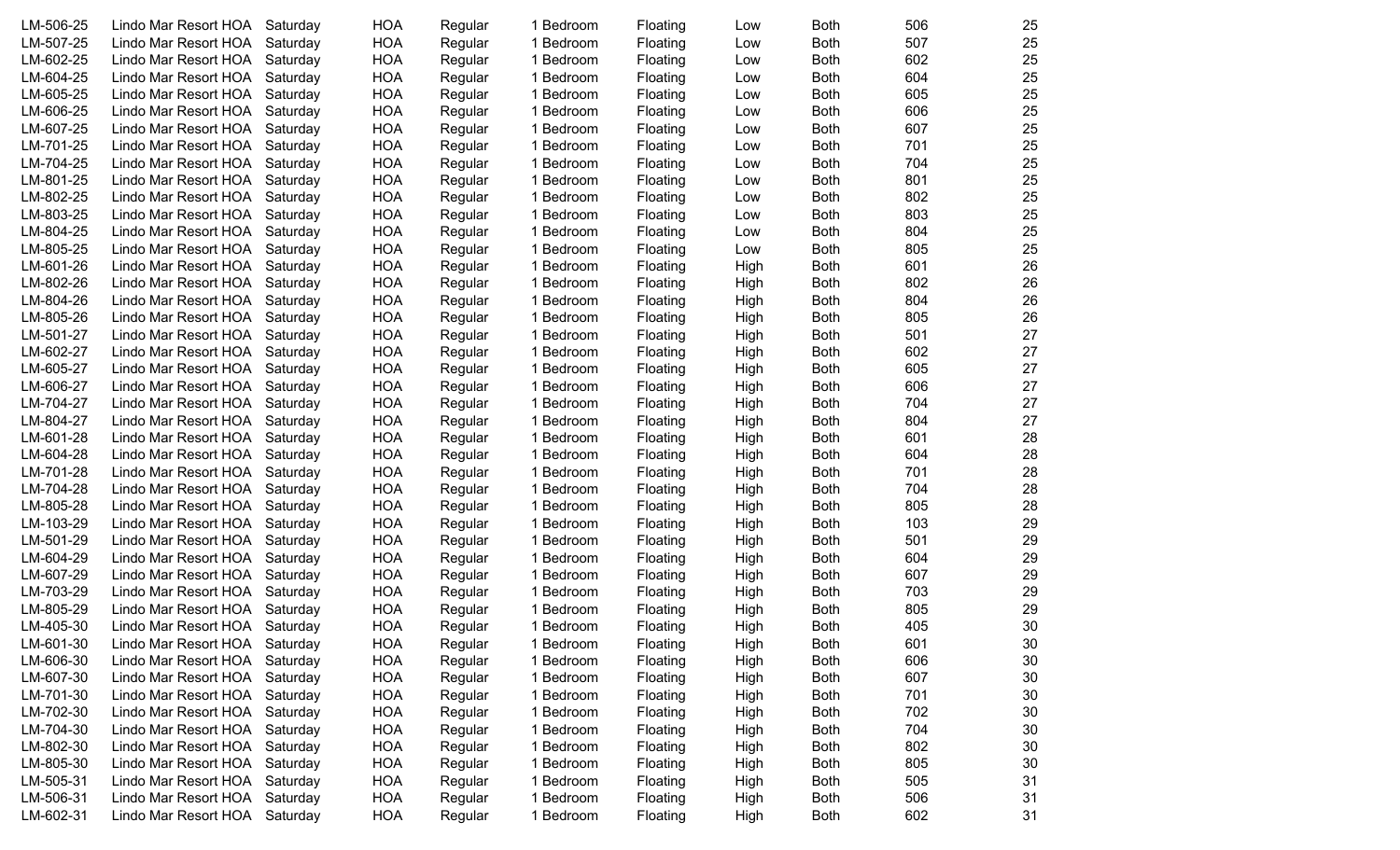| LM-607-31              | Lindo Mar Resort HOA                         | Saturday             | <b>HOA</b> | Regular | 1 Bedroom | Floating | High | <b>Both</b> | 607        | 31       |
|------------------------|----------------------------------------------|----------------------|------------|---------|-----------|----------|------|-------------|------------|----------|
| LM-701-31              | Lindo Mar Resort HOA                         | Saturday             | <b>HOA</b> | Regular | 1 Bedroom | Floating | High | <b>Both</b> | 701        | 31       |
| LM-703-31              | Lindo Mar Resort HOA                         | Saturday             | <b>HOA</b> | Regular | 1 Bedroom | Floating | High | <b>Both</b> | 703        | 31       |
| LM-704-31              | Lindo Mar Resort HOA                         | Saturday             | <b>HOA</b> | Regular | 1 Bedroom | Floating | High | <b>Both</b> | 704        | 31       |
| LM-805-31              | Lindo Mar Resort HOA                         | Saturday             | <b>HOA</b> | Regular | 1 Bedroom | Floating | High | <b>Both</b> | 805        | 31       |
| LM-406-32              | Lindo Mar Resort HOA                         | Saturday             | <b>HOA</b> | Regular | 1 Bedroom | Floating | High | <b>Both</b> | 406        | 32       |
| LM-506-32              | Lindo Mar Resort HOA                         | Saturday             | <b>HOA</b> | Regular | 1 Bedroom | Floating | High | <b>Both</b> | 506        | 32       |
| LM-604-32              | Lindo Mar Resort HOA                         | Saturday             | <b>HOA</b> | Regular | 1 Bedroom | Floating | High | <b>Both</b> | 604        | 32       |
| LM-605-32              | Lindo Mar Resort HOA                         | Saturday             | <b>HOA</b> | Regular | 1 Bedroom | Floating | High | <b>Both</b> | 605        | 32       |
| LM-607-32              | Lindo Mar Resort HOA                         | Saturday             | <b>HOA</b> | Regular | 1 Bedroom | Floating | High | <b>Both</b> | 607        | 32       |
| LM-701-32              | Lindo Mar Resort HOA                         | Saturday             | <b>HOA</b> | Regular | 1 Bedroom | Floating | High | <b>Both</b> | 701        | 32       |
| LM-801-32              | Lindo Mar Resort HOA                         | Saturday             | <b>HOA</b> | Regular | 1 Bedroom | Floating | High | <b>Both</b> | 801        | 32       |
| LM-804-32              | Lindo Mar Resort HOA                         | Saturday             | <b>HOA</b> | Regular | 1 Bedroom | Floating | High | <b>Both</b> | 804        | 32       |
| LM-601-33              | Lindo Mar Resort HOA                         | Saturday             | <b>HOA</b> | Regular | 1 Bedroom | Floating | High | <b>Both</b> | 601        | 33       |
| LM-602-33              | Lindo Mar Resort HOA                         | Saturday             | <b>HOA</b> | Regular | 1 Bedroom | Floating | High | <b>Both</b> | 602        | 33       |
| LM-604-33              | Lindo Mar Resort HOA                         | Saturday             | <b>HOA</b> | Regular | 1 Bedroom | Floating | High | <b>Both</b> | 604        | 33       |
| LM-703-33              | Lindo Mar Resort HOA                         | Saturday             | <b>HOA</b> | Regular | 1 Bedroom | Floating | High | <b>Both</b> | 703        | 33       |
| LM-704-33              | Lindo Mar Resort HOA                         | Saturday             | <b>HOA</b> | Regular | 1 Bedroom | Floating | High | <b>Both</b> | 704        | 33       |
| LM-801-33              | Lindo Mar Resort HOA                         | Saturday             | <b>HOA</b> | Regular | 1 Bedroom | Floating | High | <b>Both</b> | 801        | 33       |
| LM-803-33              | Lindo Mar Resort HOA                         | Saturday             | <b>HOA</b> | Regular | 1 Bedroom | Floating | High | <b>Both</b> | 803        | 33       |
| LM-804-33              | Lindo Mar Resort HOA                         | Saturday             | <b>HOA</b> | Regular | 1 Bedroom | Floating | High | <b>Both</b> | 804        | 33       |
| LM-603-34              | Lindo Mar Resort HOA                         | Saturday             | <b>HOA</b> | Regular | 1 Bedroom | Floating | High | <b>Both</b> | 603        | 34       |
| LM-704-34              | Lindo Mar Resort HOA                         | Saturday             | <b>HOA</b> | Regular | 1 Bedroom | Floating | High | <b>Both</b> | 704        | 34       |
| LM-801-34              | Lindo Mar Resort HOA                         | Saturday             | <b>HOA</b> | Regular | 1 Bedroom | Floating | High | <b>Both</b> | 801        | 34       |
| LM-103-35              | Lindo Mar Resort HOA                         | Saturday             | <b>HOA</b> | Regular | 1 Bedroom | Floating | Low  | <b>Both</b> | 103        | 35       |
| LM-205-35              | Lindo Mar Resort HOA                         | Saturday             | <b>HOA</b> | Regular | 1 Bedroom | Floating | Low  | <b>Both</b> | 205        | 35       |
| LM-305-35              | Lindo Mar Resort HOA                         | Saturday             | <b>HOA</b> | Regular | 1 Bedroom | Floating | Low  | <b>Both</b> | 305        | 35       |
| LM-404-35              | Lindo Mar Resort HOA                         | Saturday             | <b>HOA</b> | Regular | 1 Bedroom | Floating | Low  | <b>Both</b> | 404        | 35       |
| LM-406-35              | Lindo Mar Resort HOA                         | Saturday             | <b>HOA</b> | Regular | 1 Bedroom | Floating | Low  | <b>Both</b> | 406        | 35       |
| LM-407-35              | Lindo Mar Resort HOA                         | Saturday             | <b>HOA</b> | Regular | 1 Bedroom | Floating | Low  | <b>Both</b> | 407        | 35       |
| LM-501-35              | Lindo Mar Resort HOA                         | Saturday             | <b>HOA</b> | Regular | 1 Bedroom | Floating | Low  | <b>Both</b> | 501        | 35       |
| LM-502-35              | Lindo Mar Resort HOA                         | Saturday             | <b>HOA</b> | Regular | 1 Bedroom | Floating | Low  | <b>Both</b> | 502        | 35       |
| LM-503-35              | Lindo Mar Resort HOA                         | Saturday             | <b>HOA</b> | Regular | 1 Bedroom | Floating | Low  | <b>Both</b> | 503        | 35       |
| LM-504-35              | Lindo Mar Resort HOA                         | Saturday             | <b>HOA</b> | Regular | 1 Bedroom | Floating | Low  | <b>Both</b> | 504        | 35       |
| LM-505-35              | Lindo Mar Resort HOA                         | Saturday             | <b>HOA</b> | Regular | 1 Bedroom | Floating | Low  | <b>Both</b> | 505        | 35       |
| LM-507-35              | Lindo Mar Resort HOA                         | Saturday             | <b>HOA</b> | Regular | 1 Bedroom | Floating | Low  | <b>Both</b> | 507        | 35       |
| LM-601-35              | Lindo Mar Resort HOA                         | Saturday             | <b>HOA</b> | Regular | 1 Bedroom | Floating | Low  | <b>Both</b> | 601        | 35       |
| LM-602-35              | Lindo Mar Resort HOA                         | Saturday             | <b>HOA</b> | Regular | 1 Bedroom | Floating | Low  | <b>Both</b> | 602        | 35       |
| LM-603-35              | Lindo Mar Resort HOA                         | Saturday             | <b>HOA</b> | Regular | 1 Bedroom | Floating | Low  | <b>Both</b> | 603        | 35       |
| LM-605-35              | Lindo Mar Resort HOA                         | Saturday             | <b>HOA</b> | Regular | 1 Bedroom | Floating | Low  | <b>Both</b> | 605        | 35       |
| LM-607-35              | Lindo Mar Resort HOA                         | Saturday             | <b>HOA</b> | Regular | 1 Bedroom | Floating | Low  | <b>Both</b> | 607        | 35       |
| LM-701-35              | Lindo Mar Resort HOA                         | Saturday             | <b>HOA</b> | Regular | 1 Bedroom | Floating | Low  | <b>Both</b> | 701        | 35       |
| LM-703-35              | Lindo Mar Resort HOA                         | Saturday             | <b>HOA</b> | Regular | 1 Bedroom | Floating | Low  | <b>Both</b> | 703        | 35       |
| LM-704-35              | Lindo Mar Resort HOA                         | Saturday             | <b>HOA</b> | Regular | 1 Bedroom | Floating | Low  | <b>Both</b> | 704        | 35       |
| LM-801-35<br>LM-802-35 | Lindo Mar Resort HOA                         | Saturday             | <b>HOA</b> | Regular | 1 Bedroom | Floating | Low  | <b>Both</b> | 801<br>802 | 35<br>35 |
| LM-803-35              | Lindo Mar Resort HOA<br>Lindo Mar Resort HOA | Saturday<br>Saturday | <b>HOA</b> | Regular | 1 Bedroom | Floating | Low  | <b>Both</b> | 803        | 35       |
|                        |                                              |                      | <b>HOA</b> | Regular | 1 Bedroom | Floating | Low  | <b>Both</b> |            |          |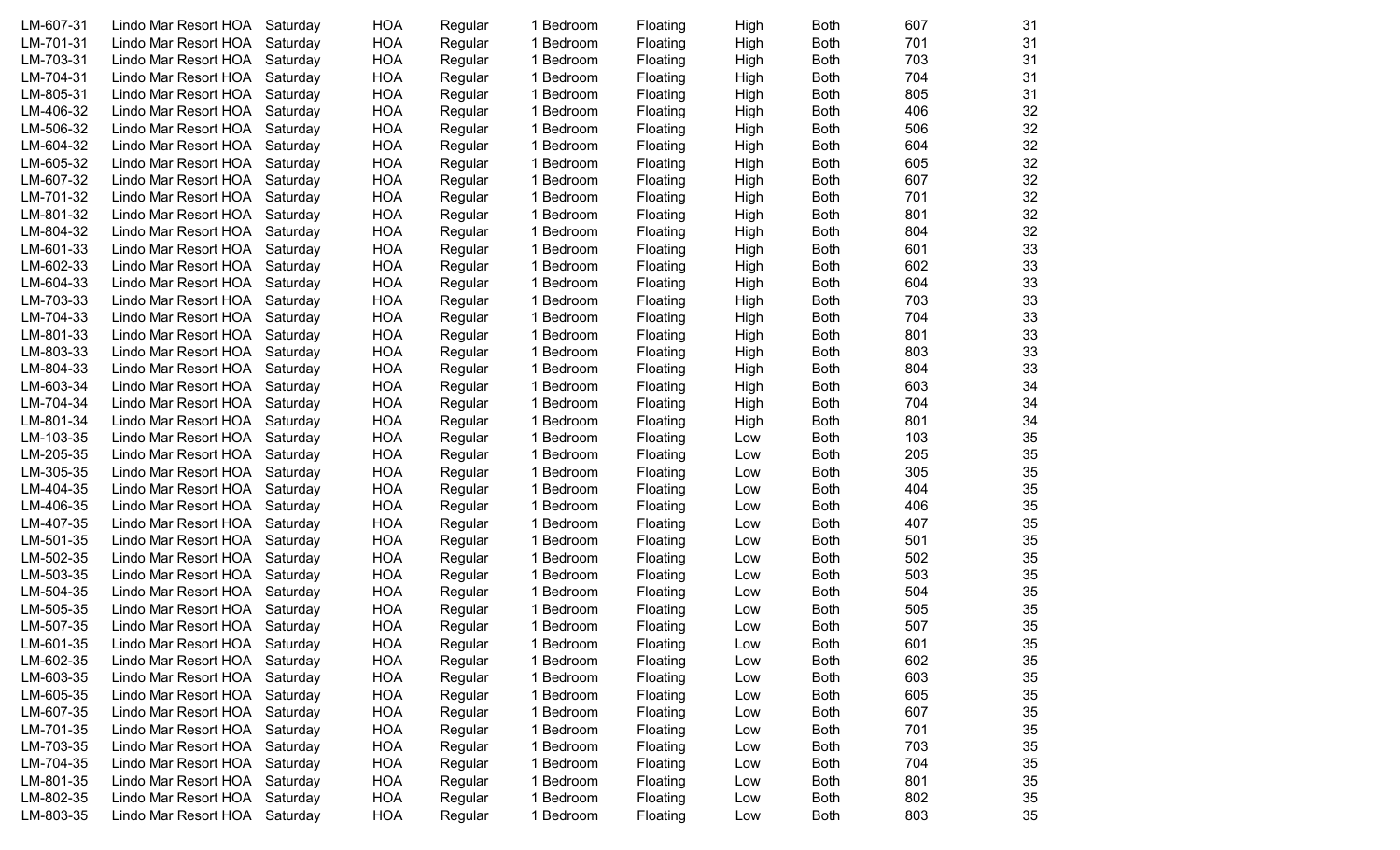| LM-804-35   | Lindo Mar Resort HOA | Saturday | HOA        | Regular | 1 Bedroom | Floating | Low | <b>Both</b> | 804 | 35 |
|-------------|----------------------|----------|------------|---------|-----------|----------|-----|-------------|-----|----|
| LM-805-35   | Lindo Mar Resort HOA | Saturday | <b>HOA</b> | Regular | 1 Bedroom | Floating | Low | <b>Both</b> | 805 | 35 |
| LM-103-36   | Lindo Mar Resort HOA | Saturday | <b>HOA</b> | Regular | 1 Bedroom | Floating | Low | <b>Both</b> | 103 | 36 |
| LM-205-36   | Lindo Mar Resort HOA | Saturday | <b>HOA</b> | Regular | 1 Bedroom | Floating | Low | <b>Both</b> | 205 | 36 |
| LM-305-36   | Lindo Mar Resort HOA | Saturday | <b>HOA</b> | Regular | 1 Bedroom | Floating | Low | <b>Both</b> | 305 | 36 |
| LM-404-36   | Lindo Mar Resort HOA | Saturday | <b>HOA</b> | Regular | 1 Bedroom | Floating | Low | <b>Both</b> | 404 | 36 |
| LM-405-36   | Lindo Mar Resort HOA | Saturday | <b>HOA</b> | Regular | 1 Bedroom | Floating | Low | <b>Both</b> | 405 | 36 |
| LM-406-36   | Lindo Mar Resort HOA | Saturday | <b>HOA</b> | Regular | 1 Bedroom | Floating | Low | <b>Both</b> | 406 | 36 |
| LM-407-36   | Lindo Mar Resort HOA | Saturday | <b>HOA</b> | Regular | 1 Bedroom | Floating | Low | <b>Both</b> | 407 | 36 |
| LM-501-36   | Lindo Mar Resort HOA | Saturday | <b>HOA</b> | Regular | 1 Bedroom | Floating | Low | <b>Both</b> | 501 | 36 |
| LM-502-36   | Lindo Mar Resort HOA | Saturday | <b>HOA</b> | Regular | 1 Bedroom | Floating | Low | <b>Both</b> | 502 | 36 |
| LM-504-36   | Lindo Mar Resort HOA | Saturday | <b>HOA</b> | Regular | 1 Bedroom | Floating | Low | <b>Both</b> | 504 | 36 |
| LM-505-36   | Lindo Mar Resort HOA | Saturday | <b>HOA</b> | Regular | 1 Bedroom | Floating | Low | <b>Both</b> | 505 | 36 |
| LM-603-36   | Lindo Mar Resort HOA | Saturday | <b>HOA</b> | Regular | 1 Bedroom | Floating | Low | <b>Both</b> | 603 | 36 |
| LM-604-36   | Lindo Mar Resort HOA | Saturday | <b>HOA</b> | Regular | 1 Bedroom | Floating | Low | <b>Both</b> | 604 | 36 |
| LM-606-36   | Lindo Mar Resort HOA | Saturday | <b>HOA</b> | Regular | 1 Bedroom | Floating | Low | <b>Both</b> | 606 | 36 |
| LM-702-36   | Lindo Mar Resort HOA | Saturday | <b>HOA</b> | Regular | 1 Bedroom | Floating | Low | <b>Both</b> | 702 | 36 |
| LM-703-36   | Lindo Mar Resort HOA | Saturday | <b>HOA</b> | Regular | 1 Bedroom | Floating | Low | <b>Both</b> | 703 | 36 |
| LM-704-36   | Lindo Mar Resort HOA | Saturday | <b>HOA</b> | Regular | 1 Bedroom | Floating | Low | <b>Both</b> | 704 | 36 |
| LM-801-36   | Lindo Mar Resort HOA | Saturday | <b>HOA</b> | Regular | 1 Bedroom | Floating | Low | <b>Both</b> | 801 | 36 |
| LM-802-36   | Lindo Mar Resort HOA | Saturday | <b>HOA</b> | Regular | 1 Bedroom | Floating | Low | <b>Both</b> | 802 | 36 |
| LM-803-36   | Lindo Mar Resort HOA | Saturday | <b>HOA</b> | Regular | 1 Bedroom | Floating | Low | <b>Both</b> | 803 | 36 |
| LM-804-36   | Lindo Mar Resort HOA | Saturday | <b>HOA</b> | Regular | 1 Bedroom | Floating | Low | <b>Both</b> | 804 | 36 |
| LM-805-36   | Lindo Mar Resort HOA | Saturday | <b>HOA</b> | Regular | 1 Bedroom | Floating | Low | <b>Both</b> | 805 | 36 |
| LM-205-37-E | Lindo Mar Resort HOA | Saturday | <b>HOA</b> | Regular | 1 Bedroom | Floating | Low | Even        | 205 | 37 |
| LM-305-37   | Lindo Mar Resort HOA | Saturday | <b>HOA</b> | Regular | 1 Bedroom | Floating | Low | <b>Both</b> | 305 | 37 |
| LM-405-37   | Lindo Mar Resort HOA | Saturday | <b>HOA</b> | Regular | 1 Bedroom | Floating | Low | <b>Both</b> | 405 | 37 |
| LM-406-37   | Lindo Mar Resort HOA | Saturday | <b>HOA</b> | Regular | 1 Bedroom | Floating | Low | <b>Both</b> | 406 | 37 |
| LM-407-37   | Lindo Mar Resort HOA | Saturday | <b>HOA</b> | Regular | 1 Bedroom | Floating | Low | <b>Both</b> | 407 | 37 |
| LM-501-37   | Lindo Mar Resort HOA | Saturday | <b>HOA</b> | Regular | 1 Bedroom | Floating | Low | <b>Both</b> | 501 | 37 |
| LM-504-37   | Lindo Mar Resort HOA | Saturday | <b>HOA</b> | Regular | 1 Bedroom | Floating | Low | <b>Both</b> | 504 | 37 |
| LM-505-37   | Lindo Mar Resort HOA | Saturday | <b>HOA</b> | Regular | 1 Bedroom | Floating | Low | <b>Both</b> | 505 | 37 |
| LM-506-37   | Lindo Mar Resort HOA | Saturday | <b>HOA</b> | Regular | 1 Bedroom | Floating | Low | <b>Both</b> | 506 | 37 |
| LM-602-37   | Lindo Mar Resort HOA | Saturday | <b>HOA</b> | Regular | 1 Bedroom | Floating | Low | <b>Both</b> | 602 | 37 |
| LM-607-37   | Lindo Mar Resort HOA | Saturday | <b>HOA</b> | Regular | 1 Bedroom | Floating | Low | <b>Both</b> | 607 | 37 |
| LM-702-37   | Lindo Mar Resort HOA | Saturday | HOA        | Regular | 1 Bedroom | Floating | Low | <b>Both</b> | 702 | 37 |
| LM-703-37   | Lindo Mar Resort HOA | Saturday | <b>HOA</b> | Regular | 1 Bedroom | Floating | Low | <b>Both</b> | 703 | 37 |
| LM-704-37   | Lindo Mar Resort HOA | Saturday | <b>HOA</b> | Regular | 1 Bedroom | Floating | Low | <b>Both</b> | 704 | 37 |
| LM-801-37   | Lindo Mar Resort HOA | Saturday | <b>HOA</b> | Regular | 1 Bedroom | Floating | Low | <b>Both</b> | 801 | 37 |
| LM-802-37   | Lindo Mar Resort HOA | Saturday | <b>HOA</b> | Regular | 1 Bedroom | Floating | Low | <b>Both</b> | 802 | 37 |
| LM-803-37   | Lindo Mar Resort HOA | Saturday | <b>HOA</b> | Regular | 1 Bedroom | Floating | Low | <b>Both</b> | 803 | 37 |
| LM-804-37   | Lindo Mar Resort HOA | Saturday | <b>HOA</b> | Regular | 1 Bedroom | Floating | Low | <b>Both</b> | 804 | 37 |
| LM-805-37   | Lindo Mar Resort HOA | Saturday | <b>HOA</b> | Regular | 1 Bedroom | Floating | Low | <b>Both</b> | 805 | 37 |
| LM-205-38-E | Lindo Mar Resort HOA | Saturday | <b>HOA</b> | Regular | 1 Bedroom | Floating | Low | Even        | 205 | 38 |
| LM-406-38   | Lindo Mar Resort HOA | Saturday | <b>HOA</b> | Regular | 1 Bedroom | Floating | Low | <b>Both</b> | 406 | 38 |
| LM-407-38   | Lindo Mar Resort HOA | Saturday | <b>HOA</b> | Regular | 1 Bedroom | Floating | Low | <b>Both</b> | 407 | 38 |
| LM-502-38   | Lindo Mar Resort HOA | Saturday | <b>HOA</b> | Regular | 1 Bedroom | Floating | Low | <b>Both</b> | 502 | 38 |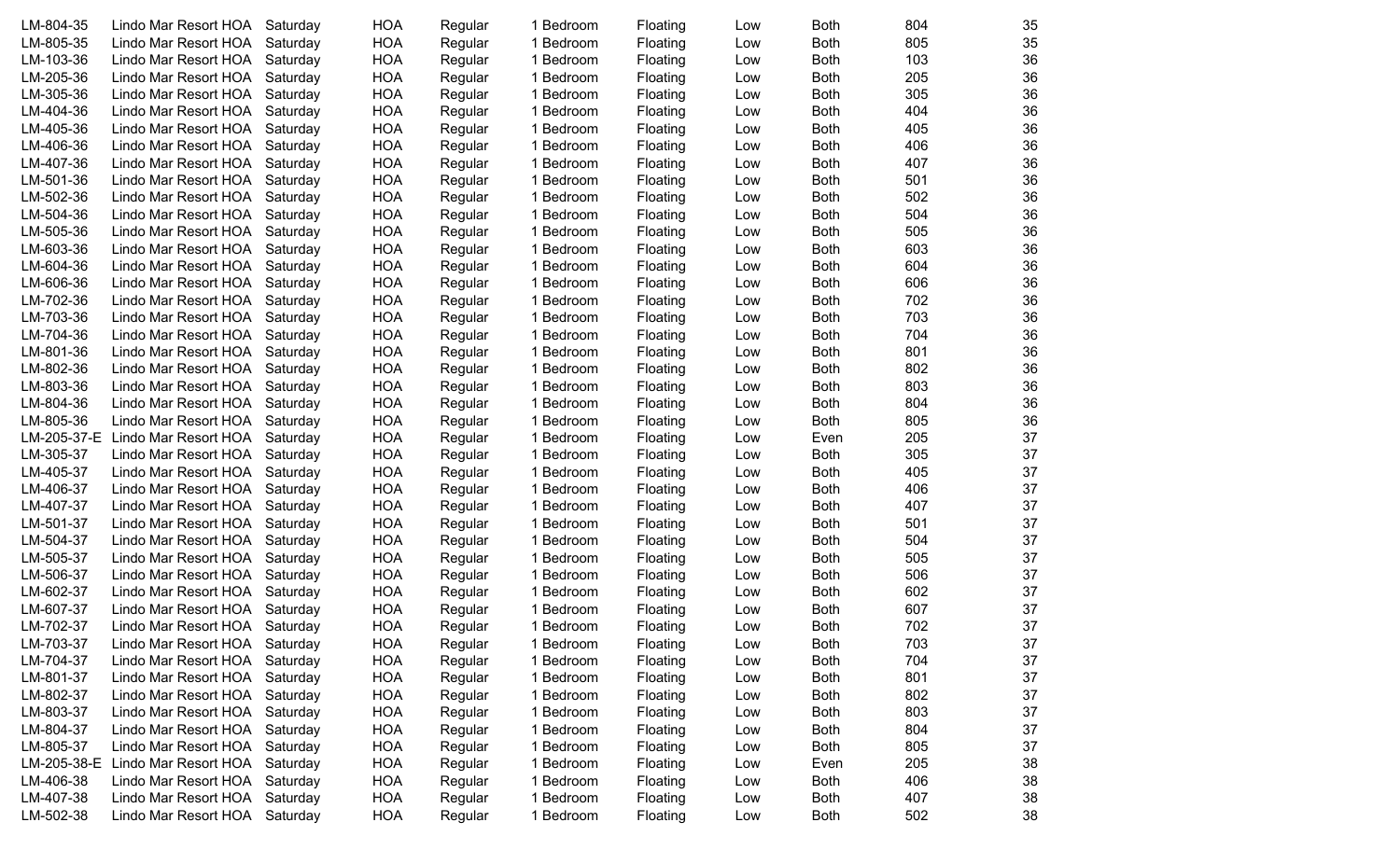| LM-504-38 | Lindo Mar Resort HOA | Saturday | HOA        | Regular | 1 Bedroom | Floating | Low  | <b>Both</b> | 504 | 38 |
|-----------|----------------------|----------|------------|---------|-----------|----------|------|-------------|-----|----|
| LM-505-38 | Lindo Mar Resort HOA | Saturday | <b>HOA</b> | Regular | 1 Bedroom | Floating | Low  | <b>Both</b> | 505 | 38 |
| LM-601-38 | Lindo Mar Resort HOA | Saturday | <b>HOA</b> | Regular | 1 Bedroom | Floating | Low  | <b>Both</b> | 601 | 38 |
| LM-602-38 | Lindo Mar Resort HOA | Saturday | <b>HOA</b> | Regular | 1 Bedroom | Floating | Low  | <b>Both</b> | 602 | 38 |
| LM-603-38 | Lindo Mar Resort HOA | Saturday | <b>HOA</b> | Regular | 1 Bedroom | Floating | Low  | <b>Both</b> | 603 | 38 |
| LM-604-38 | Lindo Mar Resort HOA | Saturday | <b>HOA</b> | Regular | 1 Bedroom | Floating | Low  | <b>Both</b> | 604 | 38 |
| LM-606-38 | Lindo Mar Resort HOA | Saturday | <b>HOA</b> | Regular | 1 Bedroom | Floating | Low  | <b>Both</b> | 606 | 38 |
| LM-607-38 | Lindo Mar Resort HOA | Saturday | <b>HOA</b> | Regular | 1 Bedroom | Floating | Low  | <b>Both</b> | 607 | 38 |
| LM-701-38 | Lindo Mar Resort HOA | Saturday | <b>HOA</b> | Regular | 1 Bedroom | Floating | Low  | <b>Both</b> | 701 | 38 |
| LM-702-38 | Lindo Mar Resort HOA | Saturday | <b>HOA</b> | Regular | 1 Bedroom | Floating | Low  | <b>Both</b> | 702 | 38 |
| LM-703-38 | Lindo Mar Resort HOA | Saturday | <b>HOA</b> | Regular | 1 Bedroom | Floating | Low  | <b>Both</b> | 703 | 38 |
| LM-802-38 | Lindo Mar Resort HOA | Saturday | <b>HOA</b> | Regular | 1 Bedroom | Floating | Low  | <b>Both</b> | 802 | 38 |
| LM-803-38 | Lindo Mar Resort HOA | Saturday | <b>HOA</b> | Regular | 1 Bedroom | Floating | Low  | <b>Both</b> | 803 | 38 |
| LM-804-38 | Lindo Mar Resort HOA | Saturday | <b>HOA</b> | Regular | 1 Bedroom | Floating | Low  | <b>Both</b> | 804 | 38 |
| LM-805-38 | Lindo Mar Resort HOA | Saturday | <b>HOA</b> | Regular | 1 Bedroom | Floating | Low  | <b>Both</b> | 805 | 38 |
| LM-205-39 | Lindo Mar Resort HOA | Saturday | <b>HOA</b> | Regular | 1 Bedroom | Floating | High | <b>Both</b> | 205 | 39 |
| LM-503-39 | Lindo Mar Resort HOA | Saturday | <b>HOA</b> | Regular | 1 Bedroom | Floating | High | <b>Both</b> | 503 | 39 |
| LM-504-39 | Lindo Mar Resort HOA | Saturday | <b>HOA</b> | Regular | 1 Bedroom | Floating | High | <b>Both</b> | 504 | 39 |
| LM-505-39 | Lindo Mar Resort HOA | Saturday | <b>HOA</b> | Regular | 1 Bedroom | Floating | High | <b>Both</b> | 505 | 39 |
| LM-507-39 | Lindo Mar Resort HOA | Saturday | <b>HOA</b> | Regular | 1 Bedroom | Floating | High | <b>Both</b> | 507 | 39 |
| LM-602-39 | Lindo Mar Resort HOA | Saturday | <b>HOA</b> | Regular | 1 Bedroom | Floating | High | <b>Both</b> | 602 | 39 |
| LM-701-39 | Lindo Mar Resort HOA | Saturday | <b>HOA</b> | Regular | 1 Bedroom | Floating | High | <b>Both</b> | 701 | 39 |
| LM-802-39 | Lindo Mar Resort HOA | Saturday | <b>HOA</b> | Regular | 1 Bedroom | Floating | High | <b>Both</b> | 802 | 39 |
| LM-804-39 | Lindo Mar Resort HOA | Saturday | <b>HOA</b> | Regular | 1 Bedroom | Floating | High | <b>Both</b> | 804 | 39 |
| LM-805-39 | Lindo Mar Resort HOA | Saturday | <b>HOA</b> | Regular | 1 Bedroom | Floating | High | <b>Both</b> | 805 | 39 |
| LM-406-40 | Lindo Mar Resort HOA | Saturday | <b>HOA</b> | Regular | 1 Bedroom | Floating | High | <b>Both</b> | 406 | 40 |
| LM-701-40 | Lindo Mar Resort HOA | Saturday | <b>HOA</b> | Regular | 1 Bedroom | Floating | High | <b>Both</b> | 701 | 40 |
| LM-801-40 | Lindo Mar Resort HOA | Saturday | <b>HOA</b> | Regular | 1 Bedroom | Floating | High | <b>Both</b> | 801 | 40 |
| LM-803-40 | Lindo Mar Resort HOA | Saturday | <b>HOA</b> | Regular | 1 Bedroom | Floating | High | <b>Both</b> | 803 | 40 |
| LM-805-40 | Lindo Mar Resort HOA | Saturday | <b>HOA</b> | Regular | 1 Bedroom | Floating | High | <b>Both</b> | 805 | 40 |
| LM-407-41 | Lindo Mar Resort HOA | Saturday | <b>HOA</b> | Regular | 1 Bedroom | Floating | High | <b>Both</b> | 407 | 41 |
| LM-502-41 | Lindo Mar Resort HOA | Saturday | <b>HOA</b> | Regular | 1 Bedroom | Floating | High | <b>Both</b> | 502 | 41 |
| LM-506-41 | Lindo Mar Resort HOA | Saturday | <b>HOA</b> | Regular | 1 Bedroom | Floating | High | <b>Both</b> | 506 | 41 |
| LM-701-41 | Lindo Mar Resort HOA | Saturday | <b>HOA</b> | Regular | 1 Bedroom | Floating | High | <b>Both</b> | 701 | 41 |
| LM-801-41 | Lindo Mar Resort HOA | Saturday | <b>HOA</b> | Regular | 1 Bedroom | Floating | High | <b>Both</b> | 801 | 41 |
| LM-803-41 | Lindo Mar Resort HOA | Saturday | <b>HOA</b> | Regular | 1 Bedroom | Floating | High | <b>Both</b> | 803 | 41 |
| LM-305-42 | Lindo Mar Resort HOA | Saturday | <b>HOA</b> | Regular | 1 Bedroom | Floating | High | <b>Both</b> | 305 | 42 |
| LM-405-42 | Lindo Mar Resort HOA | Saturday | <b>HOA</b> | Regular | 1 Bedroom | Floating | High | <b>Both</b> | 405 | 42 |
| LM-407-42 | Lindo Mar Resort HOA | Saturday | <b>HOA</b> | Regular | 1 Bedroom | Floating | High | <b>Both</b> | 407 | 42 |
| LM-505-42 | Lindo Mar Resort HOA | Saturday | <b>HOA</b> | Regular | 1 Bedroom | Floating | High | <b>Both</b> | 505 | 42 |
| LM-506-42 | Lindo Mar Resort HOA | Saturday | <b>HOA</b> | Regular | 1 Bedroom | Floating | High | <b>Both</b> | 506 | 42 |
| LM-507-42 | Lindo Mar Resort HOA | Saturday | <b>HOA</b> | Regular | 1 Bedroom | Floating | High | <b>Both</b> | 507 | 42 |
| LM-702-42 | Lindo Mar Resort HOA | Saturday | <b>HOA</b> | Regular | 1 Bedroom | Floating | High | <b>Both</b> | 702 | 42 |
| LM-704-42 | Lindo Mar Resort HOA | Saturday | <b>HOA</b> | Regular | 1 Bedroom | Floating | High | <b>Both</b> | 704 | 42 |
| LM-803-42 | Lindo Mar Resort HOA | Saturday | <b>HOA</b> | Regular | 1 Bedroom | Floating | High | <b>Both</b> | 803 | 42 |
| LM-804-42 | Lindo Mar Resort HOA | Saturday | <b>HOA</b> | Regular | 1 Bedroom | Floating | High | <b>Both</b> | 804 | 42 |
| LM-507-43 | Lindo Mar Resort HOA | Saturday | <b>HOA</b> | Regular | 1 Bedroom | Floating | High | <b>Both</b> | 507 | 43 |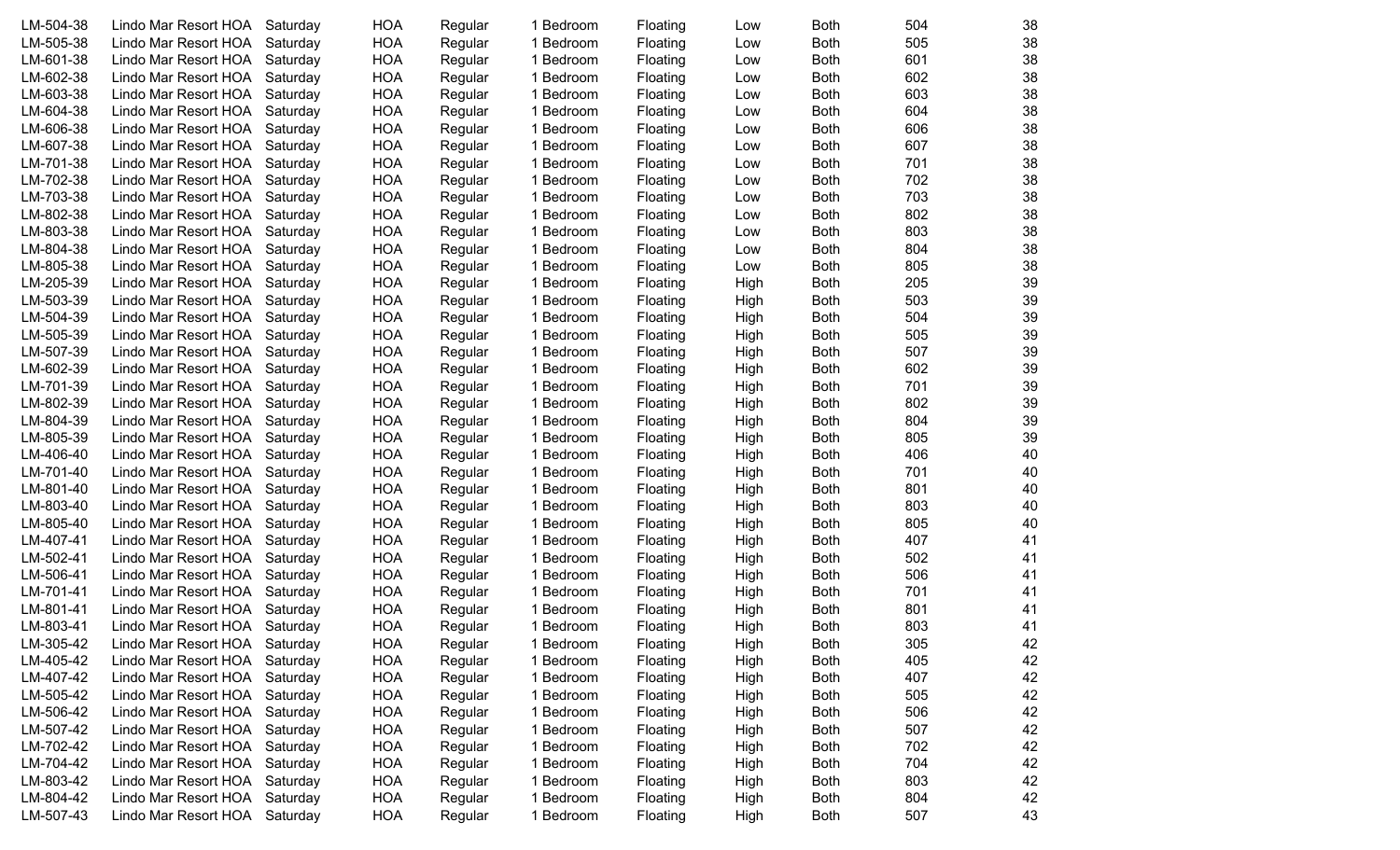| LM-603-43   | Lindo Mar Resort HOA | Saturday | <b>HOA</b> | Regular | 1 Bedroom | Floating | High | <b>Both</b> | 603 | 43             |
|-------------|----------------------|----------|------------|---------|-----------|----------|------|-------------|-----|----------------|
| LM-704-43   | Lindo Mar Resort HOA | Saturday | <b>HOA</b> | Regular | 1 Bedroom | Floating | High | <b>Both</b> | 704 | 43             |
| LM-404-44   | Lindo Mar Resort HOA | Saturday | <b>HOA</b> | Regular | 1 Bedroom | Floating | High | <b>Both</b> | 404 | 44             |
| LM-502-44   | Lindo Mar Resort HOA | Saturday | <b>HOA</b> | Regular | 1 Bedroom | Floating | High | <b>Both</b> | 502 | 44             |
| LM-701-46   | Lindo Mar Resort HOA | Saturday | <b>HOA</b> | Regular | 1 Bedroom | Floating | High | <b>Both</b> | 701 | 46             |
| LM-405-47   | Lindo Mar Resort HOA | Saturday | <b>HOA</b> | Regular | 1 Bedroom | Floating | High | <b>Both</b> | 405 | 47             |
| LM-505-47   | Lindo Mar Resort HOA | Saturday | <b>HOA</b> | Regular | 1 Bedroom | Floating | High | <b>Both</b> | 505 | 47             |
| LM-506-47   | Lindo Mar Resort HOA | Saturday | <b>HOA</b> | Regular | 1 Bedroom | Floating | High | <b>Both</b> | 506 | 47             |
| LM-605-47   | Lindo Mar Resort HOA | Saturday | <b>HOA</b> | Regular | 1 Bedroom | Floating | High | <b>Both</b> | 605 | 47             |
| LM-702-47   | Lindo Mar Resort HOA | Saturday | <b>HOA</b> | Regular | 1 Bedroom | Floating | High | <b>Both</b> | 702 | 47             |
| LM-704-47-E | Lindo Mar Resort HOA | Saturday | <b>HOA</b> | Regular | 1 Bedroom | Floating | High | Even        | 704 | 47             |
| LM-506-48   | Lindo Mar Resort HOA | Saturday | <b>HOA</b> | Regular | 1 Bedroom | Floating | High | <b>Both</b> | 506 | 48             |
| LM-604-48   | Lindo Mar Resort HOA | Saturday | <b>HOA</b> | Regular | 1 Bedroom | Floating | High | <b>Both</b> | 604 | 48             |
| LM-802-48   | Lindo Mar Resort HOA | Saturday | <b>HOA</b> | Regular | 1 Bedroom | Floating | High | <b>Both</b> | 802 | 48             |
| LM-406-49-O | Lindo Mar Resort HOA | Saturday | <b>HOA</b> | Regular | 1 Bedroom | Floating | High | Odd         | 406 | 49             |
| LM-407-49   | Lindo Mar Resort HOA | Saturday | <b>HOA</b> | Regular | 1 Bedroom | Floating | High | <b>Both</b> | 407 | 49             |
| LM-703-49   | Lindo Mar Resort HOA | Saturday | <b>HOA</b> | Regular | 1 Bedroom | Floating | High | <b>Both</b> | 703 | 49             |
| LM-704-49   | Lindo Mar Resort HOA | Saturday | <b>HOA</b> | Regular | 1 Bedroom | Floating | High | <b>Both</b> | 704 | 49             |
| LM-503-50   | Lindo Mar Resort HOA | Saturday | <b>HOA</b> | Regular | 1 Bedroom | Floating | High | <b>Both</b> | 503 | 50             |
| LM-505-50   | Lindo Mar Resort HOA | Saturday | <b>HOA</b> | Regular | 1 Bedroom | Floating | High | <b>Both</b> | 505 | 50             |
| LM-605-50   | Lindo Mar Resort HOA | Saturday | <b>HOA</b> | Regular | 1 Bedroom | Floating | High | <b>Both</b> | 605 | 50             |
| LM-406-51   | Lindo Mar Resort HOA | Saturday | <b>HOA</b> | Regular | 1 Bedroom | Floating | High | <b>Both</b> | 406 | 51             |
| LM-505-51   | Lindo Mar Resort HOA | Saturday | <b>HOA</b> | Regular | 1 Bedroom | Floating | High | <b>Both</b> | 505 | 51             |
| LM-704-51   | Lindo Mar Resort HOA | Saturday | <b>HOA</b> | Regular | 1 Bedroom | Floating | High | <b>Both</b> | 704 | 51             |
| LM-804-51   | Lindo Mar Resort HOA | Saturday | <b>HOA</b> | Regular | 1 Bedroom | Floating | High | <b>Both</b> | 804 | 51             |
| LM-205-52   | Lindo Mar Resort HOA | Saturday | <b>HOA</b> | Regular | 1 Bedroom | Floating | High | <b>Both</b> | 205 | 52             |
| LM-305-52   | Lindo Mar Resort HOA | Saturday | <b>HOA</b> | Regular | 1 Bedroom | Floating | High | <b>Both</b> | 305 | 52             |
| LM-407-52   | Lindo Mar Resort HOA | Saturday | <b>HOA</b> | Regular | 1 Bedroom | Floating | High | <b>Both</b> | 407 | 52             |
| LM-506-52   | Lindo Mar Resort HOA | Saturday | <b>HOA</b> | Regular | 1 Bedroom | Floating | High | <b>Both</b> | 506 | 52             |
| LM-605-52   | Lindo Mar Resort HOA | Saturday | <b>HOA</b> | Regular | 1 Bedroom | Floating | High | <b>Both</b> | 605 | 52             |
| LM-802-52   | Lindo Mar Resort HOA | Saturday | <b>HOA</b> | Regular | 1 Bedroom | Floating | High | <b>Both</b> | 802 | 52             |
| LM-304-07   | Lindo Mar Resort HOA | Saturday | <b>HOA</b> | Regular | 2 Bedroom | Floating | High | <b>Both</b> | 304 | $\overline{7}$ |
| LM-101-19   | Lindo Mar Resort HOA | Saturday | <b>HOA</b> | Regular | 2 Bedroom | Floating | High | <b>Both</b> | 101 | 19             |
| LM-101-20   | Lindo Mar Resort HOA | Saturday | <b>HOA</b> | Regular | 2 Bedroom | Floating | High | <b>Both</b> | 101 | 20             |
| LM-101-21   | Lindo Mar Resort HOA | Saturday | <b>HOA</b> | Regular | 2 Bedroom | Floating | High | <b>Both</b> | 101 | 21             |
| LM-301-21   | Lindo Mar Resort HOA | Saturday | <b>HOA</b> | Regular | 2 Bedroom | Floating | High | <b>Both</b> | 301 | 21             |
| LM-101-22   | Lindo Mar Resort HOA | Saturday | HOA        | Regular | 2 Bedroom | Floating | Low  | <b>Both</b> | 101 | 22             |
| LM-201-22   | Lindo Mar Resort HOA | Saturday | <b>HOA</b> | Regular | 2 Bedroom | Floating | Low  | <b>Both</b> | 201 | 22             |
| LM-204-22   | Lindo Mar Resort HOA | Saturday | <b>HOA</b> | Regular | 2 Bedroom | Floating | Low  | <b>Both</b> | 204 | 22             |
| LM-301-22   | Lindo Mar Resort HOA | Saturday | <b>HOA</b> | Regular | 2 Bedroom | Floating | Low  | <b>Both</b> | 301 | 22             |
| LM-101-23   | Lindo Mar Resort HOA | Saturday | <b>HOA</b> | Regular | 2 Bedroom | Floating | Low  | <b>Both</b> | 101 | 23             |
| LM-201-23   | Lindo Mar Resort HOA | Saturday | <b>HOA</b> | Regular | 2 Bedroom | Floating | Low  | <b>Both</b> | 201 | 23             |
| LM-301-23   | Lindo Mar Resort HOA | Saturday | <b>HOA</b> | Regular | 2 Bedroom | Floating | Low  | <b>Both</b> | 301 | 23             |
| LM-101-24   | Lindo Mar Resort HOA | Saturday | <b>HOA</b> | Regular | 2 Bedroom | Floating | Low  | <b>Both</b> | 101 | 24             |
| LM-201-24   | Lindo Mar Resort HOA | Saturday | <b>HOA</b> | Regular | 2 Bedroom | Floating | Low  | <b>Both</b> | 201 | 24             |
| LM-301-24   | Lindo Mar Resort HOA | Saturday | <b>HOA</b> | Regular | 2 Bedroom | Floating | Low  | <b>Both</b> | 301 | 24             |
| LM-304-24   | Lindo Mar Resort HOA | Saturday | <b>HOA</b> | Regular | 2 Bedroom | Floating | Low  | <b>Both</b> | 304 | 24             |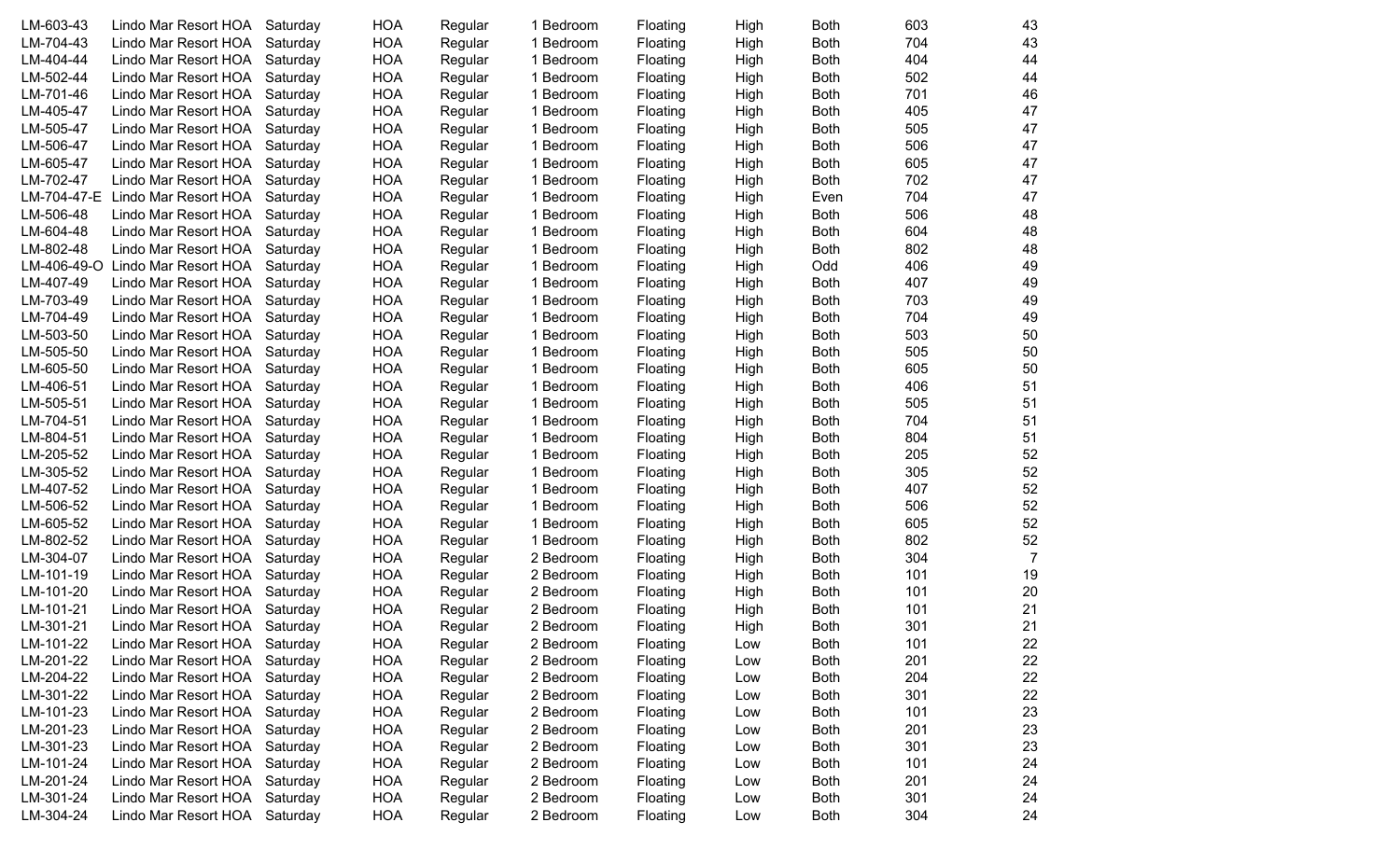| LM-101-25 | Lindo Mar Resort HOA | Saturday | <b>HOA</b> | Regular | 2 Bedroom | Floating | Low  | <b>Both</b> | 101 | 25 |
|-----------|----------------------|----------|------------|---------|-----------|----------|------|-------------|-----|----|
| LM-201-25 | Lindo Mar Resort HOA | Saturday | <b>HOA</b> | Regular | 2 Bedroom | Floating | Low  | <b>Both</b> | 201 | 25 |
| LM-204-25 | Lindo Mar Resort HOA | Saturday | <b>HOA</b> | Regular | 2 Bedroom | Floating | Low  | <b>Both</b> | 204 | 25 |
| LM-301-25 | Lindo Mar Resort HOA | Saturday | <b>HOA</b> | Regular | 2 Bedroom | Floating | Low  | <b>Both</b> | 301 | 25 |
| LM-204-27 | Lindo Mar Resort HOA | Saturday | <b>HOA</b> | Regular | 2 Bedroom | Floating | High | Both        | 204 | 27 |
| LM-204-28 | Lindo Mar Resort HOA | Saturday | <b>HOA</b> | Regular | 2 Bedroom | Floating | High | <b>Both</b> | 204 | 28 |
| LM-101-31 | Lindo Mar Resort HOA | Saturday | <b>HOA</b> | Regular | 2 Bedroom | Floating | High | Both        | 101 | 31 |
| LM-101-33 | Lindo Mar Resort HOA | Saturday | <b>HOA</b> | Regular | 2 Bedroom | Floating | High | <b>Both</b> | 101 | 33 |
| LM-101-34 | Lindo Mar Resort HOA | Saturday | <b>HOA</b> | Regular | 2 Bedroom | Floating | High | <b>Both</b> | 101 | 34 |
| LM-204-34 | Lindo Mar Resort HOA | Saturday | <b>HOA</b> | Regular | 2 Bedroom | Floating | High | <b>Both</b> | 204 | 34 |
| LM-301-34 | Lindo Mar Resort HOA | Saturday | <b>HOA</b> | Regular | 2 Bedroom | Floating | High | <b>Both</b> | 301 | 34 |
| LM-101-35 | Lindo Mar Resort HOA | Saturday | <b>HOA</b> | Regular | 2 Bedroom | Floating | Low  | <b>Both</b> | 101 | 35 |
| LM-201-35 | Lindo Mar Resort HOA | Saturday | <b>HOA</b> | Regular | 2 Bedroom | Floating | Low  | <b>Both</b> | 201 | 35 |
| LM-204-35 | Lindo Mar Resort HOA | Saturday | <b>HOA</b> | Regular | 2 Bedroom | Floating | Low  | Both        | 204 | 35 |
| LM-301-35 | Lindo Mar Resort HOA | Saturday | <b>HOA</b> | Regular | 2 Bedroom | Floating | Low  | Both        | 301 | 35 |
| LM-401-35 | Lindo Mar Resort HOA | Saturday | <b>HOA</b> | Regular | 2 Bedroom | Floating | Low  | <b>Both</b> | 401 | 35 |
| LM-101-36 | Lindo Mar Resort HOA | Saturday | <b>HOA</b> | Regular | 2 Bedroom | Floating | Low  | <b>Both</b> | 101 | 36 |
| LM-201-36 | Lindo Mar Resort HOA | Saturday | <b>HOA</b> | Regular | 2 Bedroom | Floating | Low  | <b>Both</b> | 201 | 36 |
| LM-204-36 | Lindo Mar Resort HOA | Saturday | <b>HOA</b> | Regular | 2 Bedroom | Floating | Low  | <b>Both</b> | 204 | 36 |
| LM-301-36 | Lindo Mar Resort HOA | Saturday | <b>HOA</b> | Regular | 2 Bedroom | Floating | Low  | <b>Both</b> | 301 | 36 |
| LM-304-36 | Lindo Mar Resort HOA | Saturday | <b>HOA</b> | Regular | 2 Bedroom | Floating | Low  | <b>Both</b> | 304 | 36 |
| LM-401-36 | Lindo Mar Resort HOA | Saturday | <b>HOA</b> | Regular | 2 Bedroom | Floating | Low  | <b>Both</b> | 401 | 36 |
| LM-101-37 | Lindo Mar Resort HOA | Saturday | <b>HOA</b> | Regular | 2 Bedroom | Floating | Low  | <b>Both</b> | 101 | 37 |
| LM-201-37 | Lindo Mar Resort HOA | Saturday | <b>HOA</b> | Regular | 2 Bedroom | Floating | Low  | <b>Both</b> | 201 | 37 |
| LM-204-37 | Lindo Mar Resort HOA | Saturday | <b>HOA</b> | Regular | 2 Bedroom | Floating | Low  | <b>Both</b> | 204 | 37 |
| LM-301-37 | Lindo Mar Resort HOA | Saturday | <b>HOA</b> | Regular | 2 Bedroom | Floating | Low  | <b>Both</b> | 301 | 37 |
| LM-304-37 | Lindo Mar Resort HOA | Saturday | <b>HOA</b> | Regular | 2 Bedroom | Floating | Low  | <b>Both</b> | 304 | 37 |
| LM-401-37 | Lindo Mar Resort HOA | Saturday | <b>HOA</b> | Regular | 2 Bedroom | Floating | Low  | <b>Both</b> | 401 | 37 |
| LM-101-38 | Lindo Mar Resort HOA | Saturday | <b>HOA</b> | Regular | 2 Bedroom | Floating | Low  | <b>Both</b> | 101 | 38 |
| LM-201-38 | Lindo Mar Resort HOA | Saturday | <b>HOA</b> | Regular | 2 Bedroom | Floating | Low  | <b>Both</b> | 201 | 38 |
| LM-204-38 | Lindo Mar Resort HOA | Saturday | <b>HOA</b> | Regular | 2 Bedroom | Floating | Low  | Both        | 204 | 38 |
| LM-301-38 | Lindo Mar Resort HOA | Saturday | <b>HOA</b> | Regular | 2 Bedroom | Floating | Low  | <b>Both</b> | 301 | 38 |
| LM-304-38 | Lindo Mar Resort HOA | Saturday | <b>HOA</b> | Regular | 2 Bedroom | Floating | Low  | <b>Both</b> | 304 | 38 |
| LM-401-38 | Lindo Mar Resort HOA | Saturday | <b>HOA</b> | Regular | 2 Bedroom | Floating | Low  | <b>Both</b> | 401 | 38 |
| LM-101-39 | Lindo Mar Resort HOA | Saturday | <b>HOA</b> | Regular | 2 Bedroom | Floating | High | <b>Both</b> | 101 | 39 |
| LM-101-40 | Lindo Mar Resort HOA | Saturday | HOA        | Regular | 2 Bedroom | Floating | High | Both        | 101 | 40 |
| LM-101-41 | Lindo Mar Resort HOA | Saturday | HOA        | Regular | 2 Bedroom | Floating | High | <b>Both</b> | 101 | 41 |
| LM-301-41 | Lindo Mar Resort HOA | Saturday | <b>HOA</b> | Regular | 2 Bedroom | Floating | High | <b>Both</b> | 301 | 41 |
| LM-101-42 | Lindo Mar Resort HOA | Saturday | <b>HOA</b> | Regular | 2 Bedroom | Floating | High | <b>Both</b> | 101 | 42 |
| LM-101-44 | Lindo Mar Resort HOA | Saturday | <b>HOA</b> | Regular | 2 Bedroom | Floating | High | Both        | 101 | 44 |
| LM-101-45 | Lindo Mar Resort HOA | Saturday | <b>HOA</b> | Regular | 2 Bedroom | Floating | High | <b>Both</b> | 101 | 45 |
| LM-201-46 | Lindo Mar Resort HOA | Saturday | <b>HOA</b> | Regular | 2 Bedroom | Floating | High | Both        | 201 | 46 |
| LM-204-46 | Lindo Mar Resort HOA | Saturday | <b>HOA</b> | Regular | 2 Bedroom | Floating | High | Both        | 204 | 46 |
| LM-101-47 | Lindo Mar Resort HOA | Saturday | <b>HOA</b> | Regular | 2 Bedroom | Floating | High | <b>Both</b> | 101 | 47 |
| LM-101-48 | Lindo Mar Resort HOA | Saturday | <b>HOA</b> | Regular | 2 Bedroom | Floating | High | <b>Both</b> | 101 | 48 |
| LM-201-48 | Lindo Mar Resort HOA | Saturday | <b>HOA</b> | Regular | 2 Bedroom | Floating | High | <b>Both</b> | 201 | 48 |
| LM-101-49 | Lindo Mar Resort HOA | Saturday | <b>HOA</b> | Regular | 2 Bedroom | Floating | High | <b>Both</b> | 101 | 49 |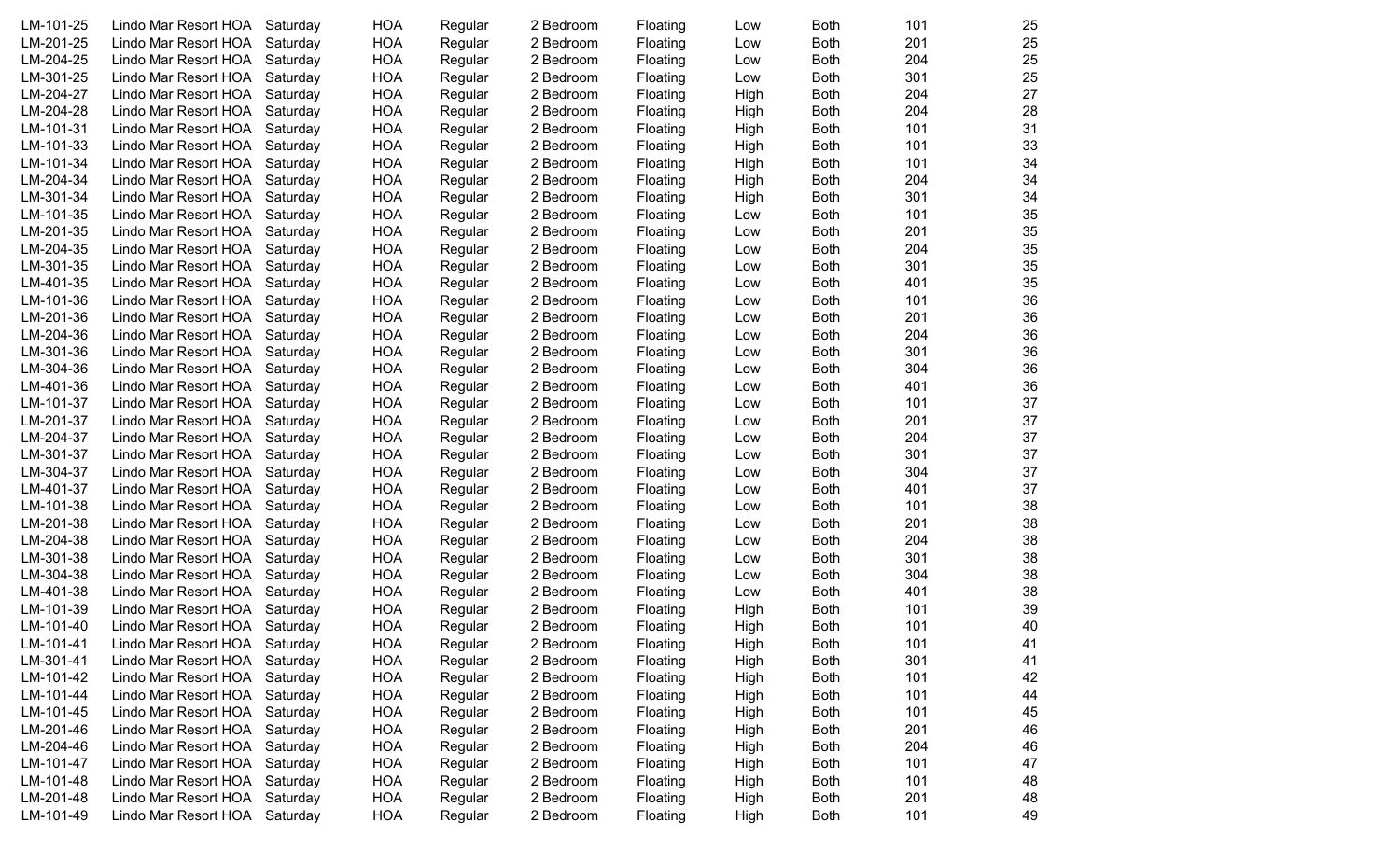| LM-204-49   | Lindo Mar Resort HOA | Saturday | <b>HOA</b> | Regular | 2 Bedroom | Floating | High | <b>Both</b> | 204 | 49 |
|-------------|----------------------|----------|------------|---------|-----------|----------|------|-------------|-----|----|
| LM-101-51   | Lindo Mar Resort HOA | Saturday | <b>HOA</b> | Regular | 2 Bedroom | Floating | High | <b>Both</b> | 101 | 51 |
| LM-101-52   | Lindo Mar Resort HOA | Saturday | <b>HOA</b> | Regular | 2 Bedroom | Floating | High | <b>Both</b> | 101 | 52 |
| LM-202-06   | Lindo Mar Resort HOA | Saturday | <b>HOA</b> | Regular | 2B Deluxe | Floating | High | <b>Both</b> | 202 | 6  |
| LM-102-12   | Lindo Mar Resort HOA | Saturday | <b>HOA</b> | Regular | 2B Deluxe | Floating | High | <b>Both</b> | 102 | 12 |
| LM-202-15   | Lindo Mar Resort HOA | Saturday | <b>HOA</b> | Regular | 2B Deluxe | Floating | High | <b>Both</b> | 202 | 15 |
| LM-203-15   | Lindo Mar Resort HOA | Saturday | <b>HOA</b> | Regular | 2B Deluxe | Floating | High | <b>Both</b> | 203 | 15 |
| LM-303-21   | Lindo Mar Resort HOA | Saturday | <b>HOA</b> | Regular | 2B Deluxe | Floating | High | <b>Both</b> | 303 | 21 |
| LM-102-22   | Lindo Mar Resort HOA | Saturday | <b>HOA</b> | Regular | 2B Deluxe | Floating | Low  | <b>Both</b> | 102 | 22 |
| LM-202-22   | Lindo Mar Resort HOA | Saturday | <b>HOA</b> | Regular | 2B Deluxe | Floating | Low  | <b>Both</b> | 202 | 22 |
| LM-203-22   | Lindo Mar Resort HOA | Saturday | <b>HOA</b> | Regular | 2B Deluxe | Floating | Low  | <b>Both</b> | 203 | 22 |
| LM-302-22   | Lindo Mar Resort HOA | Saturday | <b>HOA</b> | Regular | 2B Deluxe | Floating | Low  | <b>Both</b> | 302 | 22 |
| LM-303-22   | Lindo Mar Resort HOA | Saturday | <b>HOA</b> | Regular | 2B Deluxe | Floating | Low  | <b>Both</b> | 303 | 22 |
| LM-102-23   | Lindo Mar Resort HOA | Saturday | <b>HOA</b> | Regular | 2B Deluxe | Floating | Low  | <b>Both</b> | 102 | 23 |
| LM-202-23   | Lindo Mar Resort HOA | Saturday | <b>HOA</b> | Regular | 2B Deluxe | Floating | Low  | <b>Both</b> | 202 | 23 |
| LM-203-23   | Lindo Mar Resort HOA | Saturday | <b>HOA</b> | Regular | 2B Deluxe | Floating | Low  | <b>Both</b> | 203 | 23 |
| LM-302-23   | Lindo Mar Resort HOA | Saturday | <b>HOA</b> | Regular | 2B Deluxe | Floating | Low  | <b>Both</b> | 302 | 23 |
| LM-303-23   | Lindo Mar Resort HOA | Saturday | <b>HOA</b> | Regular | 2B Deluxe | Floating | Low  | <b>Both</b> | 303 | 23 |
| LM-202-24   | Lindo Mar Resort HOA | Saturday | <b>HOA</b> | Regular | 2B Deluxe | Floating | Low  | <b>Both</b> | 202 | 24 |
| LM-203-24   | Lindo Mar Resort HOA | Saturday | <b>HOA</b> | Regular | 2B Deluxe | Floating | Low  | <b>Both</b> | 203 | 24 |
| LM-302-24   | Lindo Mar Resort HOA | Saturday | <b>HOA</b> | Regular | 2B Deluxe | Floating | Low  | <b>Both</b> | 302 | 24 |
| LM-303-24   | Lindo Mar Resort HOA | Saturday | <b>HOA</b> | Regular | 2B Deluxe | Floating | Low  | <b>Both</b> | 303 | 24 |
| LM-402-24   | Lindo Mar Resort HOA | Saturday | <b>HOA</b> | Regular | 2B Deluxe | Floating | Low  | <b>Both</b> | 402 | 24 |
| LM-102-25   | Lindo Mar Resort HOA | Saturday | <b>HOA</b> | Regular | 2B Deluxe | Floating | Low  | <b>Both</b> | 102 | 25 |
| LM-202-25   | Lindo Mar Resort HOA | Saturday | <b>HOA</b> | Regular | 2B Deluxe | Floating | Low  | <b>Both</b> | 202 | 25 |
| LM-203-25   | Lindo Mar Resort HOA | Saturday | <b>HOA</b> | Regular | 2B Deluxe | Floating | Low  | <b>Both</b> | 203 | 25 |
| LM-303-25   | Lindo Mar Resort HOA | Saturday | <b>HOA</b> | Regular | 2B Deluxe | Floating | Low  | <b>Both</b> | 303 | 25 |
| LM-402-25   | Lindo Mar Resort HOA | Saturday | <b>HOA</b> | Regular | 2B Deluxe | Floating | Low  | <b>Both</b> | 402 | 25 |
| LM-102-26   | Lindo Mar Resort HOA | Saturday | <b>HOA</b> | Regular | 2B Deluxe | Floating | High | <b>Both</b> | 102 | 26 |
| LM-203-26   | Lindo Mar Resort HOA | Saturday | <b>HOA</b> | Regular | 2B Deluxe | Floating | High | <b>Both</b> | 203 | 26 |
| LM-102-27   | Lindo Mar Resort HOA | Saturday | <b>HOA</b> | Regular | 2B Deluxe | Floating | High | <b>Both</b> | 102 | 27 |
| LM-203-27   | Lindo Mar Resort HOA | Saturday | <b>HOA</b> | Regular | 2B Deluxe | Floating | High | <b>Both</b> | 203 | 27 |
| LM-302-27   | Lindo Mar Resort HOA | Saturday | <b>HOA</b> | Regular | 2B Deluxe | Floating | High | <b>Both</b> | 302 | 27 |
| LM-402-27   | Lindo Mar Resort HOA | Saturday | <b>HOA</b> | Regular | 2B Deluxe | Floating | High | <b>Both</b> | 402 | 27 |
| LM-402-29   | Lindo Mar Resort HOA | Saturday | <b>HOA</b> | Regular | 2B Deluxe | Floating | High | <b>Both</b> | 402 | 29 |
| LM-102-30-E | Lindo Mar Resort HOA | Saturday | <b>HOA</b> | Regular | 2B Deluxe | Floating | High | Even        | 102 | 30 |
| LM-402-31   | Lindo Mar Resort HOA | Saturday | <b>HOA</b> | Regular | 2B Deluxe | Floating | High | <b>Both</b> | 402 | 31 |
| LM-202-32   | Lindo Mar Resort HOA | Saturday | <b>HOA</b> | Regular | 2B Deluxe | Floating | High | <b>Both</b> | 202 | 32 |
| LM-302-32   | Lindo Mar Resort HOA | Saturday | <b>HOA</b> | Regular | 2B Deluxe | Floating | High | <b>Both</b> | 302 | 32 |
| LM-303-32   | Lindo Mar Resort HOA | Saturday | <b>HOA</b> | Regular | 2B Deluxe | Floating | High | <b>Both</b> | 303 | 32 |
| LM-402-32   | Lindo Mar Resort HOA | Saturday | <b>HOA</b> | Regular | 2B Deluxe | Floating | High | <b>Both</b> | 402 | 32 |
| LM-302-33   | Lindo Mar Resort HOA | Saturday | <b>HOA</b> | Regular | 2B Deluxe | Floating | High | <b>Both</b> | 302 | 33 |
| LM-102-35   | Lindo Mar Resort HOA | Saturday | <b>HOA</b> | Regular | 2B Deluxe | Floating | Low  | <b>Both</b> | 102 | 35 |
| LM-202-35   | Lindo Mar Resort HOA | Saturday | <b>HOA</b> | Regular | 2B Deluxe | Floating | Low  | <b>Both</b> | 202 | 35 |
| LM-203-35   | Lindo Mar Resort HOA | Saturday | <b>HOA</b> | Regular | 2B Deluxe | Floating | Low  | <b>Both</b> | 203 | 35 |
| LM-302-35   | Lindo Mar Resort HOA | Saturday | <b>HOA</b> | Regular | 2B Deluxe | Floating | Low  | <b>Both</b> | 302 | 35 |
| LM-303-35   | Lindo Mar Resort HOA | Saturday | <b>HOA</b> | Regular | 2B Deluxe | Floating | Low  | <b>Both</b> | 303 | 35 |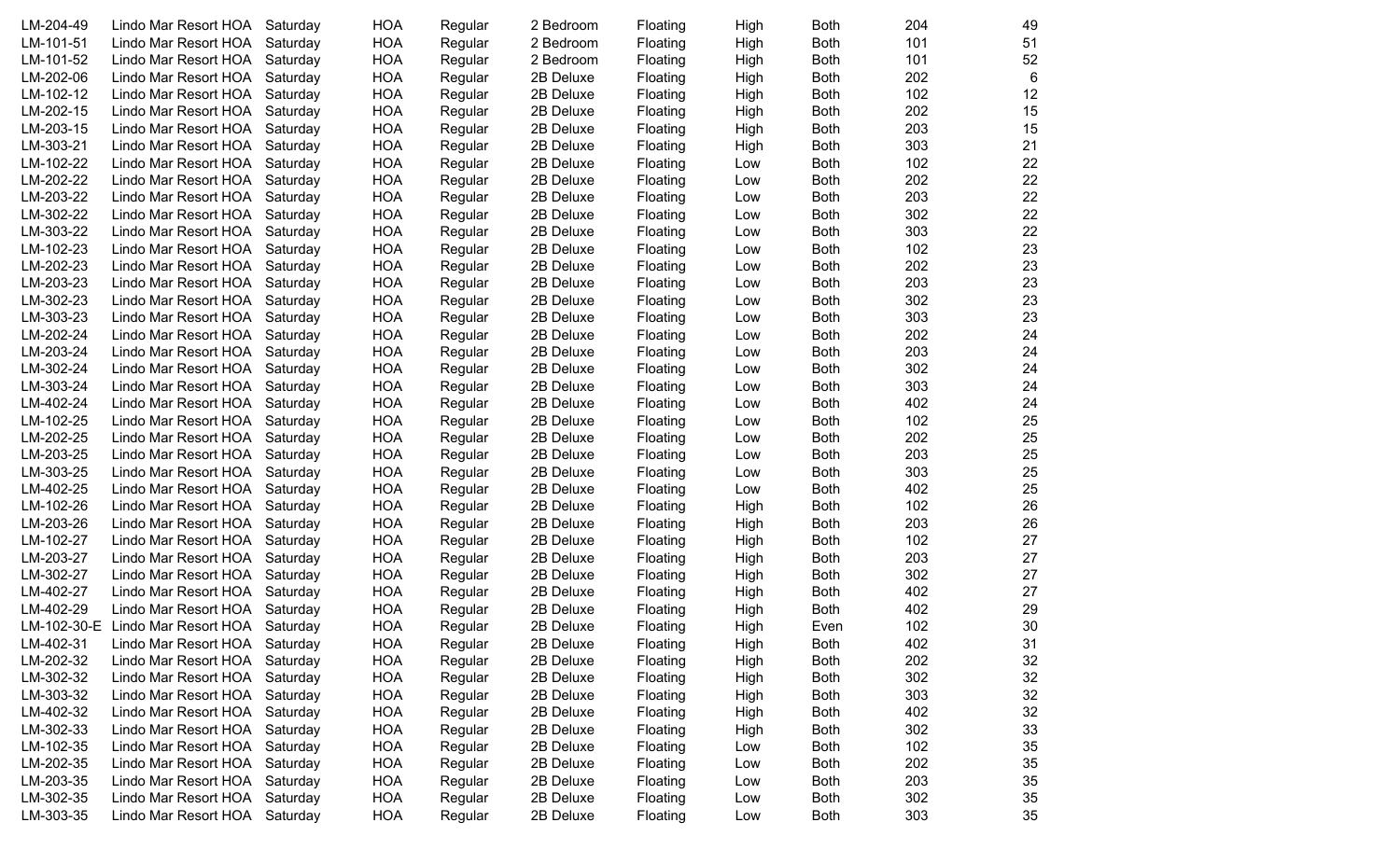| LM-402-35              | Lindo Mar Resort HOA                         | Saturday             | <b>HOA</b>               | Regular | 2B Deluxe          | Floating       | Low  | <b>Both</b>                | 402        | 35       |
|------------------------|----------------------------------------------|----------------------|--------------------------|---------|--------------------|----------------|------|----------------------------|------------|----------|
| LM-102-36              | Lindo Mar Resort HOA                         | Saturday             | <b>HOA</b>               | Regular | 2B Deluxe          | Floating       | Low  | <b>Both</b>                | 102        | 36       |
| LM-202-36              | Lindo Mar Resort HOA                         | Saturday             | <b>HOA</b>               | Regular | 2B Deluxe          | Floating       | Low  | <b>Both</b>                | 202        | 36       |
| LM-203-36              | Lindo Mar Resort HOA                         | Saturday             | <b>HOA</b>               | Regular | 2B Deluxe          | Floating       | Low  | <b>Both</b>                | 203        | 36       |
| LM-302-36              | Lindo Mar Resort HOA                         | Saturday             | <b>HOA</b>               | Regular | 2B Deluxe          | Floating       | Low  | <b>Both</b>                | 302        | 36       |
| LM-303-36              | Lindo Mar Resort HOA                         | Saturday             | <b>HOA</b>               | Regular | 2B Deluxe          | Floating       | Low  | <b>Both</b>                | 303        | 36       |
| LM-402-36              | Lindo Mar Resort HOA                         | Saturday             | <b>HOA</b>               | Regular | 2B Deluxe          | Floating       | Low  | Both                       | 402        | 36       |
| LM-102-37              | Lindo Mar Resort HOA                         | Saturday             | <b>HOA</b>               | Regular | 2B Deluxe          | Floating       | Low  | <b>Both</b>                | 102        | 37       |
| LM-202-37              | Lindo Mar Resort HOA                         | Saturday             | <b>HOA</b>               | Regular | 2B Deluxe          | Floating       | Low  | <b>Both</b>                | 202        | 37       |
| LM-302-37              | Lindo Mar Resort HOA                         | Saturday             | <b>HOA</b>               | Regular | 2B Deluxe          | Floating       | Low  | <b>Both</b>                | 302        | 37       |
| LM-303-37              | Lindo Mar Resort HOA                         | Saturday             | <b>HOA</b>               | Regular | 2B Deluxe          | Floating       | Low  | <b>Both</b>                | 303        | 37       |
| LM-402-37              | Lindo Mar Resort HOA                         | Saturday             | <b>HOA</b>               | Regular | 2B Deluxe          | Floating       | Low  | <b>Both</b>                | 402        | 37       |
| LM-102-38              | Lindo Mar Resort HOA                         | Saturday             | <b>HOA</b>               | Regular | 2B Deluxe          | Floating       | Low  | <b>Both</b>                | 102        | 38       |
| LM-202-38              | Lindo Mar Resort HOA                         | Saturday             | <b>HOA</b>               | Regular | 2B Deluxe          | Floating       | Low  | <b>Both</b>                | 202        | 38       |
| LM-302-38              | Lindo Mar Resort HOA                         | Saturday             | <b>HOA</b>               | Regular | 2B Deluxe          | Floating       | Low  | <b>Both</b>                | 302        | 38       |
| LM-303-38              | Lindo Mar Resort HOA                         | Saturday             | <b>HOA</b>               | Regular | 2B Deluxe          | Floating       | Low  | <b>Both</b>                | 303        | 38       |
| LM-402-38              | Lindo Mar Resort HOA                         | Saturday             | <b>HOA</b>               | Regular | 2B Deluxe          | Floating       | Low  | <b>Both</b>                | 402        | 38       |
| LM-202-40              | Lindo Mar Resort HOA                         | Saturday             | <b>HOA</b>               | Regular | 2B Deluxe          | Floating       | High | <b>Both</b>                | 202        | 40       |
| LM-203-42              | Lindo Mar Resort HOA                         | Saturday             | <b>HOA</b>               | Regular | 2B Deluxe          | Floating       | High | <b>Both</b>                | 203        | 42       |
| LM-202-43              | Lindo Mar Resort HOA                         | Saturday             | <b>HOA</b>               | Regular | 2B Deluxe          | Floating       | High | <b>Both</b>                | 202        | 43       |
| LM-102-49              | Lindo Mar Resort HOA                         | Saturday             | <b>HOA</b>               | Regular | 2B Deluxe          | Floating       | High | <b>Both</b>                | 102        | 49       |
| LM-203-50              | Lindo Mar Resort HOA                         | Saturday             | <b>HOA</b>               | Regular | 2B Deluxe          | Floating       | High | <b>Both</b>                | 203        | 50       |
| LM-706-18              | Lindo Mar Resort HOA                         | Saturday             | <b>HOA</b>               | Regular | 2B Loft            | Fixed          | High | <b>Both</b>                | 706        | 18       |
| LM-706-23              | Lindo Mar Resort HOA                         | Saturday             | <b>HOA</b>               | Regular | 2B Loft            | Fixed          | Low  | <b>Both</b>                | 706        | 23       |
| LM-706-24              | Lindo Mar Resort HOA                         | Saturday             | <b>HOA</b>               | Regular | 2B Loft            | Fixed          | Low  | <b>Both</b>                | 706        | 24       |
| LM-706-25              | Lindo Mar Resort HOA                         | Saturday             | <b>HOA</b>               | Regular | 2B Loft            | Fixed          | Low  | <b>Both</b>                | 706        | 25       |
| LM-706-26              | Lindo Mar Resort HOA                         | Saturday             | <b>HOA</b>               | Regular | 2B Loft            | Fixed          | High | <b>Both</b>                | 706        | 26       |
| LM-706-27              | Lindo Mar Resort HOA                         | Saturday             | <b>HOA</b>               | Regular | 2B Loft            | Fixed          | High | <b>Both</b>                | 706        | 27       |
| LM-706-28              | Lindo Mar Resort HOA                         | Saturday             | <b>HOA</b>               | Regular | 2B Loft            | Fixed          | High | <b>Both</b>                | 706        | 28       |
| LM-706-29              | Lindo Mar Resort HOA                         | Saturday             | <b>HOA</b>               | Regular | 2B Loft            | Fixed          | High | <b>Both</b>                | 706        | 29       |
| LM-706-30              | Lindo Mar Resort HOA                         | Saturday             | <b>HOA</b>               | Regular | 2B Loft            | Fixed          | High | <b>Both</b>                | 706        | 30       |
| LM-706-31              | Lindo Mar Resort HOA                         | Saturday             | <b>HOA</b>               | Regular | 2B Loft            | Fixed          | High | <b>Both</b>                | 706        | 31       |
| LM-706-32              | Lindo Mar Resort HOA                         | Saturday             | <b>HOA</b>               | Regular | 2B Loft            | Fixed          | High | <b>Both</b>                | 706        | 32       |
| LM-706-33              | Lindo Mar Resort HOA                         | Saturday             | <b>HOA</b>               | Regular | 2B Loft            | Fixed          | High | Both                       | 706        | 33       |
| LM-706-34              | Lindo Mar Resort HOA                         | Saturday             | <b>HOA</b>               | Regular | 2B Loft            | Fixed          | High | <b>Both</b>                | 706        | 34       |
| LM-706-35              | Lindo Mar Resort HOA                         | Saturday             | <b>HOA</b>               | Regular | 2B Loft            | Fixed          | Low  | <b>Both</b>                | 706        | 35       |
| LM-706-36              | Lindo Mar Resort HOA                         | Saturday             | <b>HOA</b>               | Regular | 2B Loft            | Fixed          | Low  | <b>Both</b>                | 706        | 36       |
| LM-706-37              | Lindo Mar Resort HOA                         | Saturday             | <b>HOA</b>               | Regular | 2B Loft            | Fixed          | Low  | <b>Both</b>                | 706        | 37       |
| LM-706-38              | Lindo Mar Resort HOA                         | Saturday             | <b>HOA</b>               | Regular | 2B Loft            | Fixed          | Low  | <b>Both</b>                | 706        | 38       |
| LM-706-39              | Lindo Mar Resort HOA                         | Saturday             | <b>HOA</b>               | Regular | 2B Loft            | Fixed          | High | <b>Both</b>                | 706        | 39       |
| LM-706-40              | Lindo Mar Resort HOA                         | Saturday             | <b>HOA</b>               | Regular | 2B Loft            | Fixed          | High | <b>Both</b>                | 706        | 40       |
| LM-706-41              | Lindo Mar Resort HOA                         | Saturday             | <b>HOA</b>               | Regular | 2B Loft            | Fixed          | High | <b>Both</b>                | 706        | 41       |
| LM-706-42              | Lindo Mar Resort HOA                         | Saturday             | <b>HOA</b>               | Regular | 2B Loft            | Fixed          | High | <b>Both</b>                | 706        | 42       |
| LM-901-26<br>LM-901-34 | Lindo Mar Resort HOA                         | Saturday             | <b>HOA</b>               | Regular | 2B P.H.            | Fixed          | High | <b>Both</b>                | 901        | 26       |
| LM-901-35              | Lindo Mar Resort HOA<br>Lindo Mar Resort HOA | Saturday             | <b>HOA</b>               | Regular | 2B P.H.            | Fixed          | High | <b>Both</b>                | 901        | 34       |
| LM-901-38              | Lindo Mar Resort HOA                         | Saturday<br>Saturday | <b>HOA</b><br><b>HOA</b> | Regular | 2B P.H.<br>2B P.H. | Fixed<br>Fixed | Low  | <b>Both</b><br><b>Both</b> | 901<br>901 | 35<br>38 |
|                        |                                              |                      |                          | Regular |                    |                | Low  |                            |            |          |